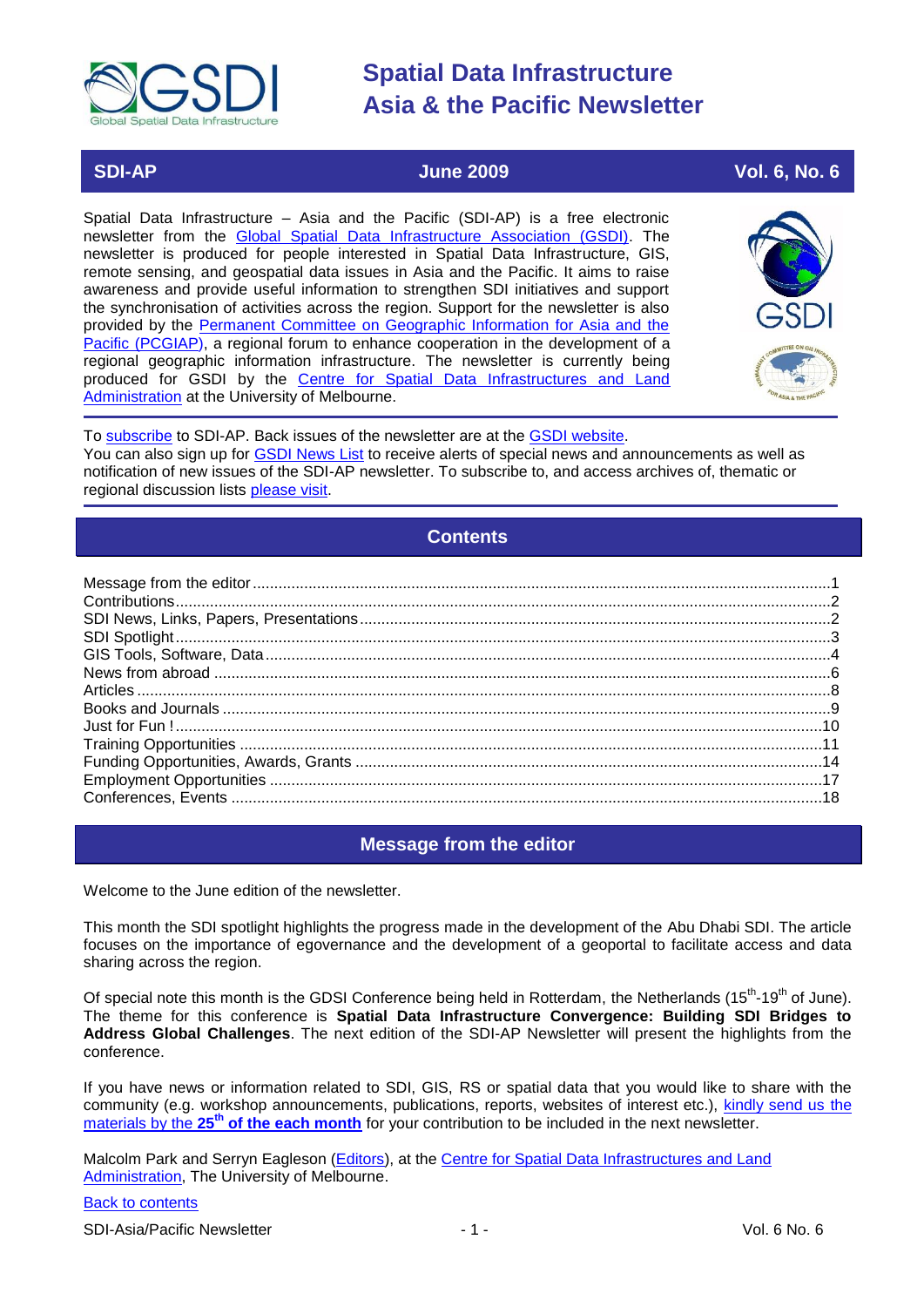

## **Contributions**

<span id="page-1-0"></span>Thank you to the following people and organisations for their contributions to this issue: Paul Box, Kate Lance, and Baek Wonkug for news feeds, the staff of the Ministry of the Interior, Taiwan for the Chinese translation, and Shivani Lal, *GIS Development*, *Asia Surveying Mapping Magazine* for directly feeding into the newsletter and in particular Rafic Naamani of ADSIC (UAE) & Mark Sorensen of GPCI (UAE) for providing this weeks SDI Spotlight.

#### <span id="page-1-1"></span>[Back to contents](#page-0-1)

### **SDI News, Links, Papers, Presentations**

#### **A new way of looking at NSW - Spatial Information eXchange**

The Spatial Information eXchange (SIX) is the official source of NSW's geospatial information, possessing the most comprehensive, accurate and reliable spatial data for the State. At this [website](http://www.six.nsw.gov.au/) you can view, search, explore, connect and find out about anything to do with spatial data and NSW. Source: [New South Wales Government](http://www.gcio.nsw.gov.au/news/a-new-way-of-looking-at-nsw-spatial-information-exchange) 

#### **SDI Cookbook Wiki**

―The Global Spatial Data Infrastructure Association (GSDI) has published the GSDI Cookbook in a wiki environment and would like to invite contributions to this resource from a broad community of geographic data providers and users. The GSDI Cookbook wiki provides the necessary background information to

evaluate and implement existing components of SDI. The GSDI Cookbook including topics on data development, visualization, discovery, standards, legal and economic issues, community building, and case studies. To contribute to the Wiki follow this [link.](http://www.gsdidocs.org/GSDIWiki/index.php?title=Main_Page)

Source: [GIS and Science](http://gisandscience.com/2009/05/04/contribute-to-the-global-spatial-data-infrastructure-cookbook-wiki/)

#### **Predicting and Tracking the Swine Flu Virus**

Spatial Data is providing a valuable tool for tracking the spread of disease outbreaks such as the Swine Flu H1N1 virus. A number of agencies and organizations have been actively involved in the mapping of this virus. For example:

[HealthMap](http://healthmap.org/en) allows you to select various sources of information independently, to select various diseases, categories such as "new and ongoing outbreaks" and "international significance" and specific warnings.

[MapCruzin.com](http://www.mapcruzin.com/) is maintaining an archive of H1N1 ArcGIS shapefiles and Excel spreadsheets so that users can track swine flu occurrences over time. Included in the data are confirmed cases, suspected cases, fatalities and documentation. The site also includes [free software](http://www.mapcruzin.com/free-download-h1n1-swine-flu-arcgis-shapefile.htm) and a tutorial to view the shapefile maps. Source: [GIS Café](http://www10.giscafe.com/nbc/articles/view_weekly.php?articleid=691481)

#### **[Indonesia and Singapore's New Maritime Boundary](http://www.asmmag.com/features/indonesia-and-singapore-s-new-maritime-boundary)**

On 10 March, the foreign ministers of Indonesia and Singapore signed an agreement delimiting the maritime boundary between the two nations. The agreement was signed in Jakarta after about five years of negotiation. It is the first new boundary to be ratified since the signature of their first maritime boundary agreement on 25 March 1973.

Source: Asia Surveying & Mapping Magazine

#### **[ISPRS Project Grants](http://www.asmmag.com/news/isprs-project-grants)**

The International Society for Photogrammetry and Remote Sensing has agreed to fund three projects proposed by its working groups. Professor Jianya Gong from Wuhan University, who was nominated by work group IV/4 will work on integrating virtual globes and web service technologies for ISPRS higher education teaching and research.

#### [Back to contents](#page-0-2)

SDI-Asia/Pacific Newsletter  $\sim$  2 - 2 - Vol. 6 No. 6



Global Spatial Data Infrastructur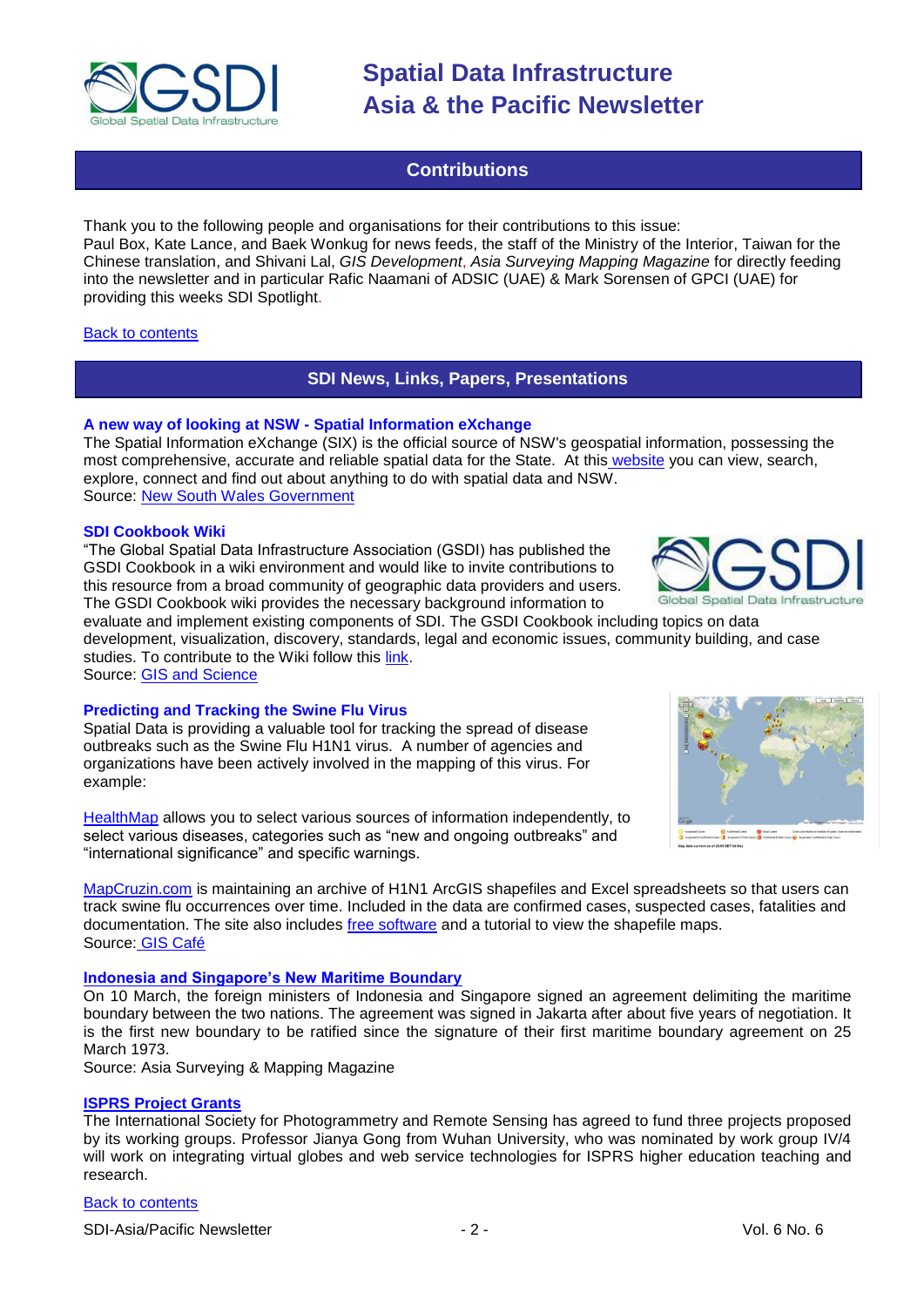

Source: Asian Surveying & Mapping magazine.

#### **Experimental alert system in quake-prone areas of China**

China announved that an experimental earthquake alert system, capable of sending warnings within seconds before a quake strikes, would be installed in quake-prone areas. Source: [ChinaView News](http://news.xinhuanet.com/english/2009-05/11/content_11353762.htm) & [GIS News](http://www.gisdevelopment.net/news/viewn.asp?id=GIS:N_chuyjmalbt&Ezine=may1809§ion=News)

#### **[People Failed Maps in Australian Bushfires](http://www.asmmag.com/news/people-failed-maps-in-australian-bushfires)**

The Royal Commission into Australia's Black Saturday bushfires has been told that a failure to communicate map data to senior decision makers may have been central to the failure of the state's much-vaunted firefighters to contain the blazes.

Source: Asian Surveying & Mapping Magazine

#### **[Brazil and China to Team on another Earth Observation Satellite](http://vector1media.com/spatialsustain/brazil-and-china-to-team-on-another-earth-observation-satellite.html)**

The president of Brazil met this week with Chinese leaders in Beijing. One outcome of the visit was the announcement of the launch of the fourth China-Brazil Earth Resources Satellite [\(CBERS\)](http://www.cbers.inpe.br/en/index_en.htm) by 2011. The two countries have collaborated on these satellites since 1999, with the third satellite launched into orbit in 2007. Another outcome of their discussions was the [announcement](http://news.xinhuanet.com/english/2009-05/20/content_11407388.htm) that imagery from CBERS-02B would be shared with Africa. This is the first time that China is sharing processed information with another country. Source: Vector1media



#### GIS maps effective in national malaria control programme

India - A GIS-driven digital map of past and predicted malaria outbreak hotspots has been used in India as part of a national control programme. Researchers writing in BioMed Central's open access International Journal of Health Geographics describe the creation of the GIS and its implementation in the malaria-stricken Madhya Pradesh region.

Source: [GIS News](http://www.gisdevelopment.net/news/viewn.asp?id=GIS:N_ekpjaqroyc&Ezine=may2509§ion=News) and [Eureka Alert](http://www.eurekalert.org/pub_releases/2009-05/bc-ema051809.php)

#### Vietnam plans national land use inventory

The Prime Minister of Vietnam Nguyen Tan Dung has urged relevant ministries and agencies to conduct a landuse survey across the nation beginning January 1, 2010 to form the basis for better land management Source[:GIS News](http://www.gisdevelopment.net/news/viewn.asp?id=GIS:N_luoidrftsz&Ezine=may2509§ion=News) and [Viet Nam News Agency](http://vietnamnews.vnagency.com.vn/showarticle.php?num=04SOC200509)

#### <span id="page-2-0"></span>[Back to contents](#page-0-1)

#### **SDI Spotlight**

This month the SDI spotlight is the Abu Dhabi SDI provided by Rafic Naamani of ADSIC (UAE) & Mark Sorensen of GPCI (UAE).



#### Sample of Large Scale Basemap

**Abu Dhabi SDI Supports Wide-Ranging E-government Programs** 

As part of Abu Dhabi's ambitious e-government program, the Abu Dhabi Spatial Data Infrastructure (Abu Dhabi SDI) is an initiative administered within the Abu Dhabi Systems and Information Centre (ADSIC) to facilitate the sharing of geospatial data among government agencies and other stakeholders.

Abu Dhabi SDI is empowering government and society with convenient, open access to high-quality and up-to-date geographic information and spatially enabled e-government services.

In Abu Dhabi, government entities have invested heavily in GIS technology and geospatial data to meet their own organizational needs. The emirate is now in an excellent position to leverage that investment by establishing the necessary framework of policies, partnerships, standards, data, procedures, technology, and

institutional capabilities that are needed to support more effective sharing and utilization of geospatial information. Abu Dhabi SDI has been conceived to provide that framework.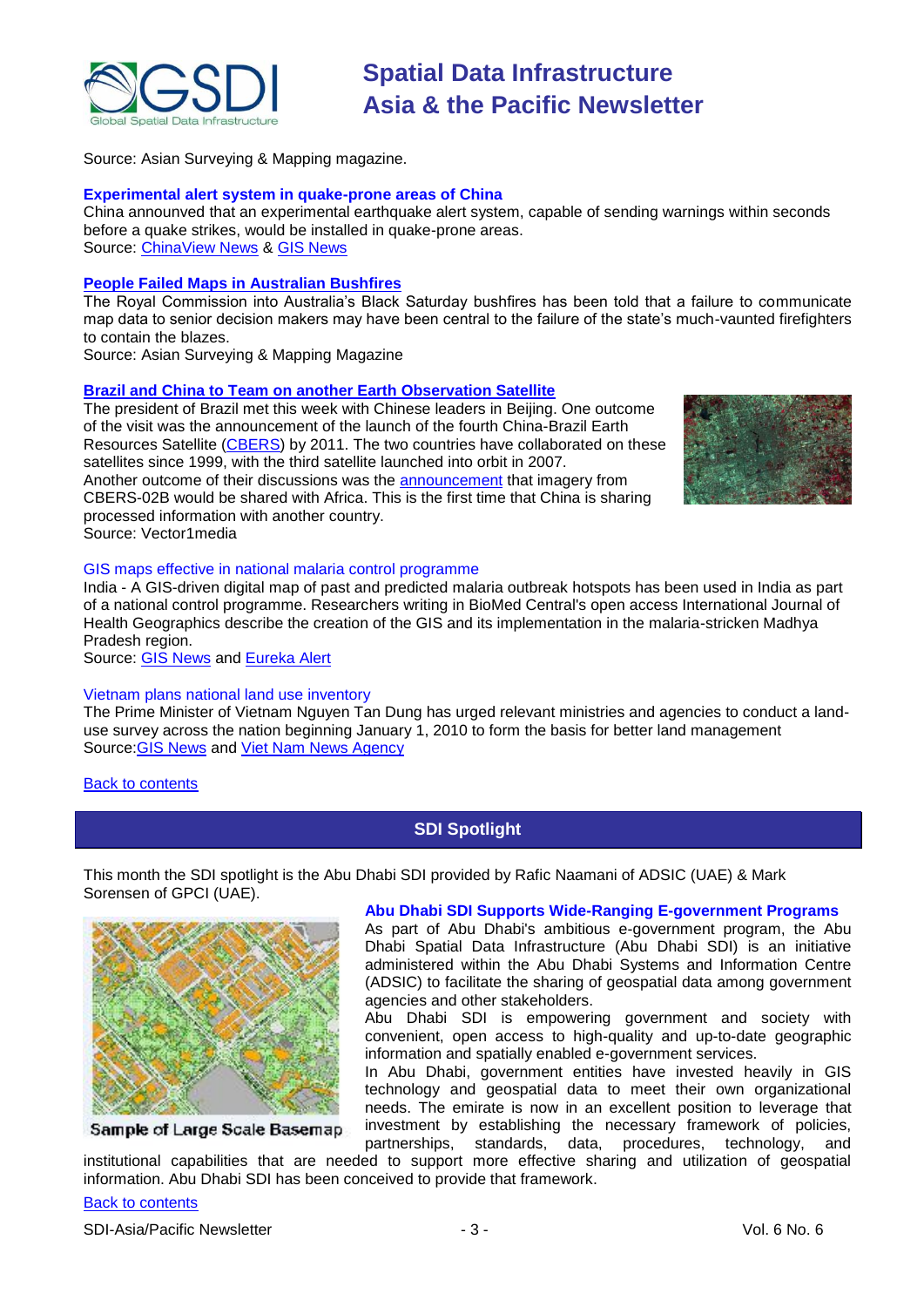

Now in the second stage of a three-stage process, the initiative has 25 government and quasi-government entities involved, with another 15 expected to join before the end of the year. As part of the community development, ADSIC is in the process of developing service-level agreements and licensing arrangements with each entity that spell out what data will be provided, the timing of periodic updates, and access and use restrictions for the data each is providing. In addition, a legal expert has been engaged to work on strengthening aspects of the legal framework to address issues that have special relevance to geospatial matters such as security, privacy, and intellectual property rights.



#### **Geoportal Key to Abu Dhabi SDI Success**

3D Extruded view of Abu Dhabi City

The ultimate goal of the Abu Dhabi SDI initiative is to create a seamless network of interoperable nodes geospatial portals—that will provide easy access to all geospatial information in the emirate. Currently, both secure government and publicly accessible geoportals have been set up, and the information available is being expanded and updated on an ongoing basis.



**Emirates Palace Hotel, Abu Dhabi** 

The Abu Dhabi SDI geoportal provides access to the data clearinghouse from which more than 350 map services are being made available to the community. Data is now being kept current as the custodian entities periodically submit updates to the ADSIC team, which runs the data through procedures to ensure that the new information is consistent with the agreed standards. The geoportal is being used as a common reference for viewing existing data, and a few users are now employing thick-client access to map services published either as ArcIMS image services or Web Map Services (WMS). Several common spatial data engine applications (mobile mapping, area of interest locator, routing, geocoding, etc.) will soon be implemented that can be used by any e-government applications.

Many organizations in the Abu Dhabi SDI community have implemented or are planning to implement their own geoportal nodes. The Environment Agency—Abu Dhabi (EAD) has been operating its node for over two years, and other entities, such as the Department of Municipal Affairs (DMA), the Urban Planning Council (UPC), and the Abu Dhabi Water and Electricity Authority (ADWEA), have instituted or are planning to institute their own Web-based mapping services for internal and public use.

The implementation of these portals will lead to a greater sharing and utilization of spatial data in Abu Dhabi. Each organization is responsible for identifying individuals to be provided with access to the central geoportal, and these are approved and added by ADSIC. The participating organizations are now routinely adding new users as more people become aware of what is available and how it can be used in their work. [Graphics: Courtesy of Department of Municipal Affairs, Abu Dhabi Municipality (DMA – ADM)] [ADSIC website,](http://www.adsic.abudhabi.ae/) [AD-SDI website,](http://www.sdi.abudhabi.ae/) [Geospatial Portal.](http://sdigeoportal.abudhabi.ae/Portal/)

<span id="page-3-0"></span>**The editors are actively soliciting contributions to the monthly "SDI Spotlight" feature for the June and subsequent issues.**

### **GIS Tools, Software, Data**

#### **Autodesk India Launches Infrastructure Modelling Software**

Autodesk India has announced new infrastructure modelling software products, which help users in utilities, telecommunications organisations and government agencies improve the design and management of their infrastructure.

[Back to contents](#page-0-2) Autodesk's infrastructure modelling software product will provide users with mapping, data



SDI-Asia/Pacific Newsletter  $\sim$  4 - 4 - Vol. 6 No. 6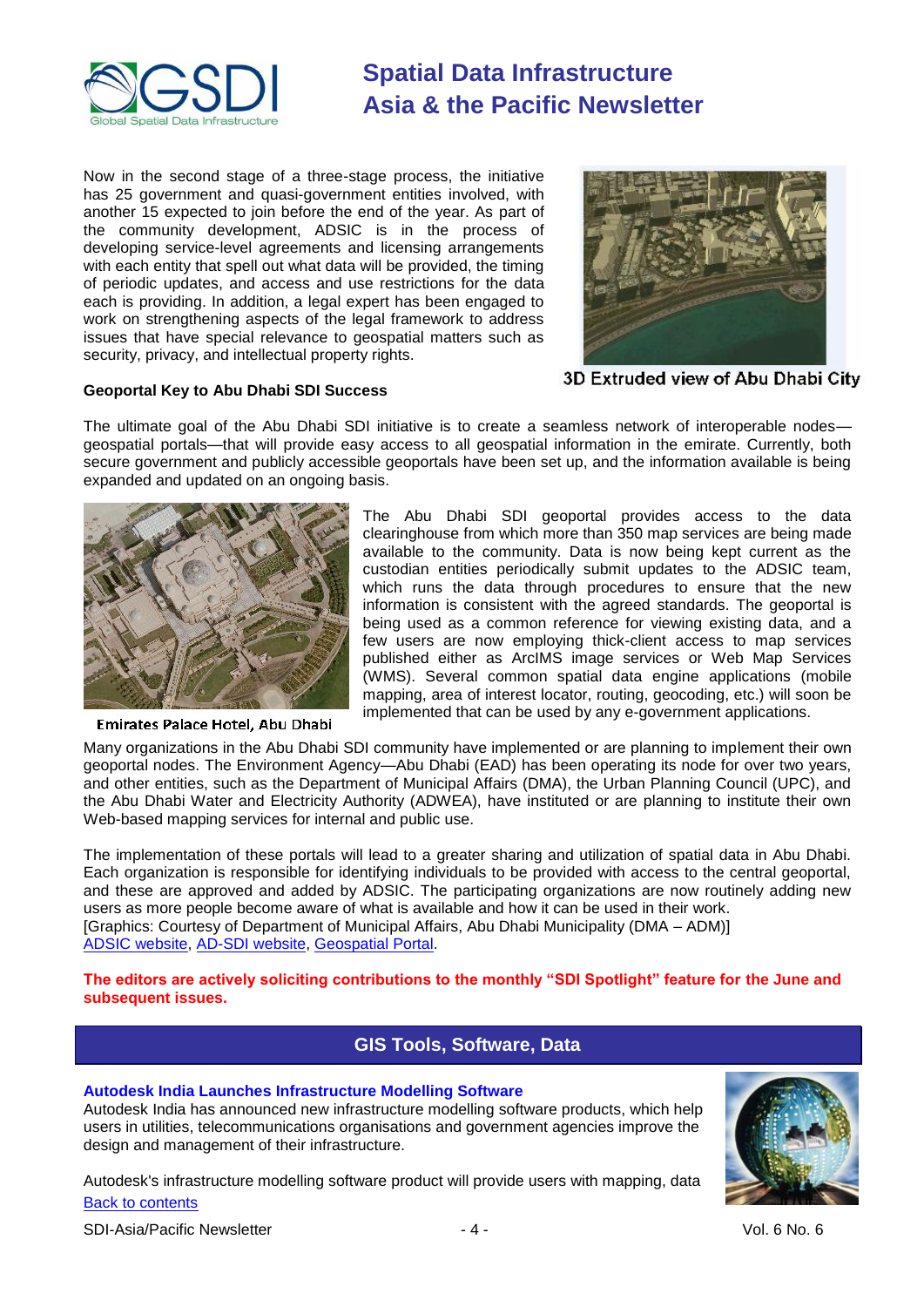

aggregation, and management tools they need across the infrastructure design and management workflow. Source: [EFYtimes](http://www.efytimes.com/efytimes/34784/news.htm)

#### **[Omid Boosts Iran's Space Capability](http://www.asmmag.com/features/omid-boosts-irans-space-capability)**

On 2 February, the Iranian Space Agency launched a store and forward communications satellite called Omid (meaning hope in Farsi). It is the first Iranian-built satellite to be lifted by a domestic launcher. With this launch, Iran entered the club of nine countries that have their own satellite launching and manufacturing capacities. Source: Asian Surveying & Mapping magazine

#### **[GIS and Geographic Inquiry: Resources for Educators](http://gisandscience.com/2009/04/30/gis-and-geographic-inquiry-resources-for-educators/)**

Teachers in earth, environmental, biological, and general science are increasingly incorporating geospatial technologies into their lesson plans.

Source: GIS & Science.

#### **UTM to develop flood warning system using GIS**

Universiti Teknologi Malaysia (UTM, Kuala Lumpur) will soon develop a flood early warning system for major towns to help overcome traffic congestion after a heavy rain. Vice Chancellor Datuk Prof Dr Ir Zaini Ujang said that through the system, road users would be informed much early of the possibility of floods and indirectly this would allow them to find alternative routes to avoid being caught in traffic jams.

"Floods in Kuala Lumpur is seasonal and for that, we will use the existing system including remote sensing and GIS to trace rain and rainfall in particular areas. "The system will be developed by the UTM Associated Research Group in collaboration with University of Oxford," he told a press conference. Source: [Bernama.com](http://www.bernama.com/bernama/v5/newsindex.php?id=407528) and [GIS News](http://www.gisdevelopment.net/news/viewn.asp?id=GIS:N_vznljhbiwt&Ezine=may0409§ion=News)

**News & Reports from the recent GITA 2009 Conference** (April 19-22) can be accessed [here](http://www.directionsmedia.net/newsletters.archive/index.php?ID=1381)

#### **[Google Maps Malaysia](http://www.asmmag.com/news/google-maps-malaysia)**

Google has launched Google Maps Malaysia. The site at www.maps.google.com.my includes street level data and directory listings, but not Street View. It also allows local companies to add any information they choose for free. The map data has been supplied by AND Navigation, Europa Technologies, MapIT and Tele Atlas. Source: Asian Surveying & Mapping Magazine

#### **[Curtin University GNSS Research Group](http://www.asmmag.com/news/curtin-university-gnss-research-group)**

Curtin University of Technology in Perth will establish a research group into future navigation satellites. The group's research program aims at developing theory, models and methods to ensure the best results. The timing is significant. Industry groups across the country are calling for the creation of a nationwide network of reference stations.

#### **[GIS map to identify vulnerable polling booths in India election](http://www.gisdevelopment.net/news/viewn.asp?id=GIS:N_zkjnqdbfma&Ezine=may1109§ion=News)**

Even as police launched a massive crackdown on anti-social elements in the run-up to the Lok Sabha elections, the Nadia district administration, perhaps for the first time, has come up with a GIS map to identify vulnerable areas and sensitive booths in both the Krishnagar and Ranaghat constituencies. Source: GIS Development

#### **TerraLook, a free satellite image toolkit from NASA and USGS**

A free tool and satellite data provided by NASA and the US Geological Survey called TerraLook, provides time series of geo-referenced jpeg images plus image processing/GIS software. It is intended to provide easy access to satellite images for users with little or no prior experience, though it also proves useful for experienced users who want a quick image. Source: [asterweb.jpl.nasa.gov](http://asterweb.jpl.nasa.gov/) and [GIS News](http://www.gisdevelopment.net/news/viewn.asp?id=GIS:N_vublfoaxgy&Ezine=may1809§ion=News)



#### **[Introducing Thematic Mapping API](http://feedproxy.google.com/~r/thematicmapping/~3/_98EUMJ9LAE/introducing-thematic-mapping-api.html)**

The brand new **Thematic Mapping API** enables you to create KML based thematic maps from your own data [source.](http://code.google.com/apis/visualization/documentation/toolsgallery.html) This JavaScript library is the missing link between Google Visualization API and Google Earth API (or other geobrowser APIs supporting the KML standard).

A few examples:

- [Choropleth map](http://thematicmapping.org/api/choropleth.php)
- [Prism map](http://thematicmapping.org/api/prism.php)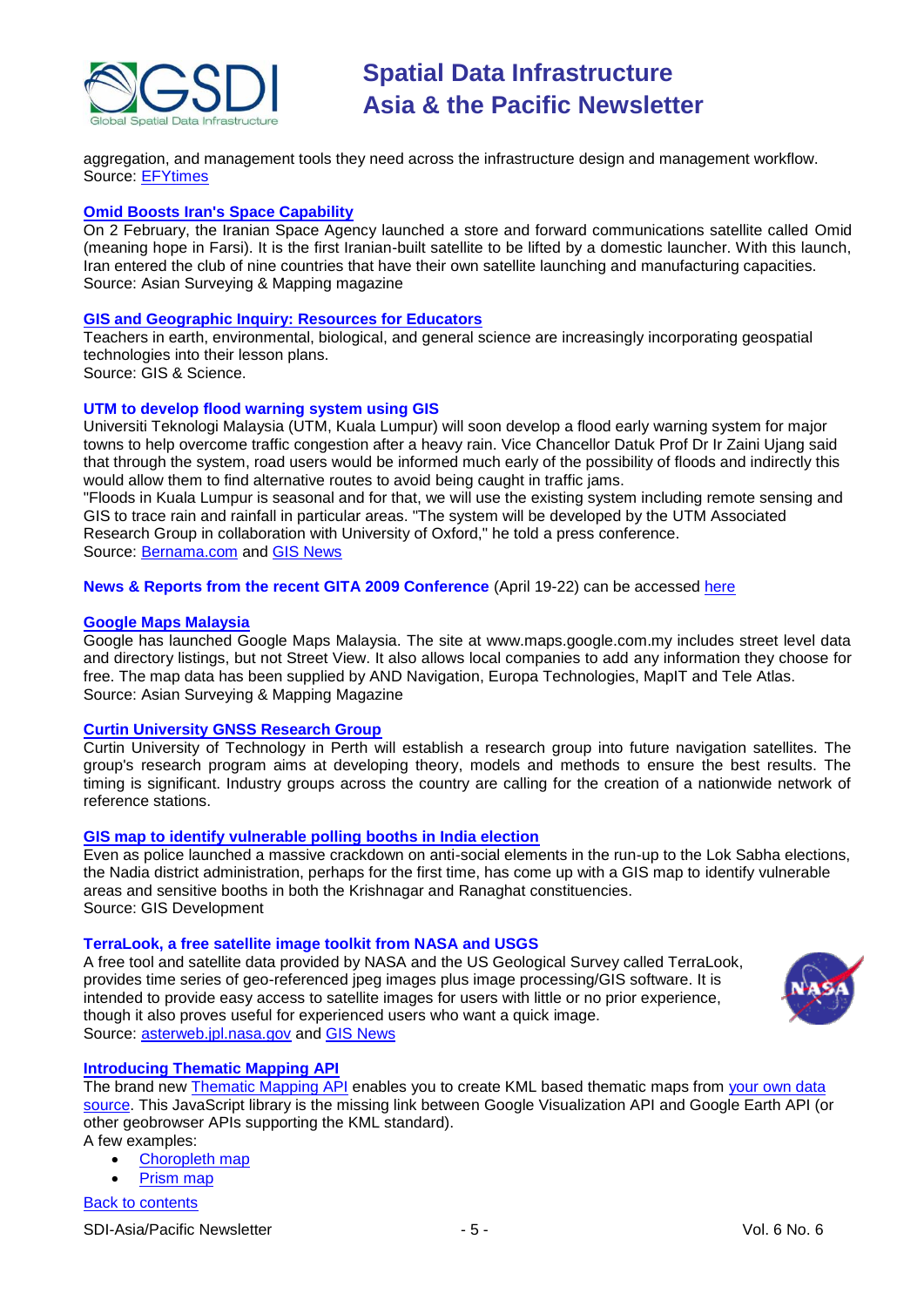

### [Proportional symbol map](http://thematicmapping.org/api/symbolimage.php)

[Pie chart map](http://thematicmapping.org/api/piechart.php)

The API is still in beta. Please [email me](mailto:bjorn@thematicmapping.org) if you would like to try the new API Thematic Mapping API will be free to use on non-commercial sites. From **Thematic Mapping Blog**.



**[Scribble in color on a map of the world with Scribble Maps](http://www.scribblemaps.com/)**, an application built on Google Maps. Used with permission. Source: [Directions Magazine](http://www.directionsmedia.net/newsletters.archive/index.php?ID=1403)

### **New version pof CatMDEdit now available**

CatMDEdit 4.5 has been uploaded to [the open source project web site.](http://catmdedit.sourceforge.net/) CatMDEdit is a metadata editor tool that facilitates the documentation of resources, with special focus on the description of geographic information resources.

The new features provided by version 4.5 are:

- Graphical definition of geographic extent by means of a polygon.
- Geographic display of resources on a map.
- Integration of a tool that enables the creation of feature catalogues following the ISO 19110 specification.
- Export of a metadata repository in a geoRSS file.
- Connection to gvSIG in order to open the resources documented previously with CatMDEdit.
- Improvement of application usability and user interface.

Source: **[Dr. F.Javier Zarazaga-Soria](mailto:javy@unizar.es)** from GeoSpatiumLab and the Advanced Information Systems Group from [the University of Zaragoza](http://www.cps.unizar.es/~zarazaga)

#### **[June 9 Asia-Pacific Webinar Demo of OGC's OWS-6 Interoperability Testbed Results](http://www.opengeospatial.org/pressroom/pressreleases/1021)**

On Tuesday June 9, 2009, the Open Geospatial Consortium, Inc. (OGC®) will conduct a free webinar demonstrating results from the OGC Web Services, Phase 6 (OWS-6) testbed activity. The 2 hour webinar will start at: 8:30am in Mumbai, 11am in Perth, noon in Tokyo, 1pm in Sydney, 3pm in New Zealand.

Source: *OGC Press Release* for more details

#### <span id="page-5-0"></span>**[Back to contents](#page-0-1)**

### **News from abroad**

*"This section has been included to highlight some of the developments happening outside the region which demonstrate SDI in action.*

#### **[US Air Force Bird Avoidance Model \(BAM\)](http://spatialnews.geocomm.com/newsletter/2000/20/bam.html)**

The United States Bird Avoidance Model (USBAM) program objective was to develop a predictive bird avoidance model using Geographic Information System (GIS) technology as a key tool for analysis and correlation of bird habitat, migration, and breeding characteristics, combined with key environmental and manmade geospatial data.

Source: Spatial News

**[Geoinformation perspectives on innovation and economic growth](http://researchspace.csir.co.za/dspace/bitstream/10204/3323/1/Cooper_2009.pdf)** by Antony COOPER

This paper aims to provide some geographical information (geoinformation) perspectives on innovation and economic growth in Africa, for the first Session of the Committee on Development Information, Science and Technology (CODIST-1) of the United Nations Economic Commission for Africa (UNECA), Addis Ababa, Ethiopia, April 28 - May 1, 2009. This paper also considers the issues of intellectual property rights, standards and digital curation for innovation and economic growth. Source: SDI-Africa Digest, Vol 53, Issue 1

#### **[SCTA inaugurates Tourism Geographic Information System](http://www.scta.gov.sa/sites/english/news/Pages/005news-2-2-2009.aspx)**

[Back to contents](#page-0-2) The Saudi Commission for Tourism and Antiquities (SCTA) inaugurated the Tourism Geographic Information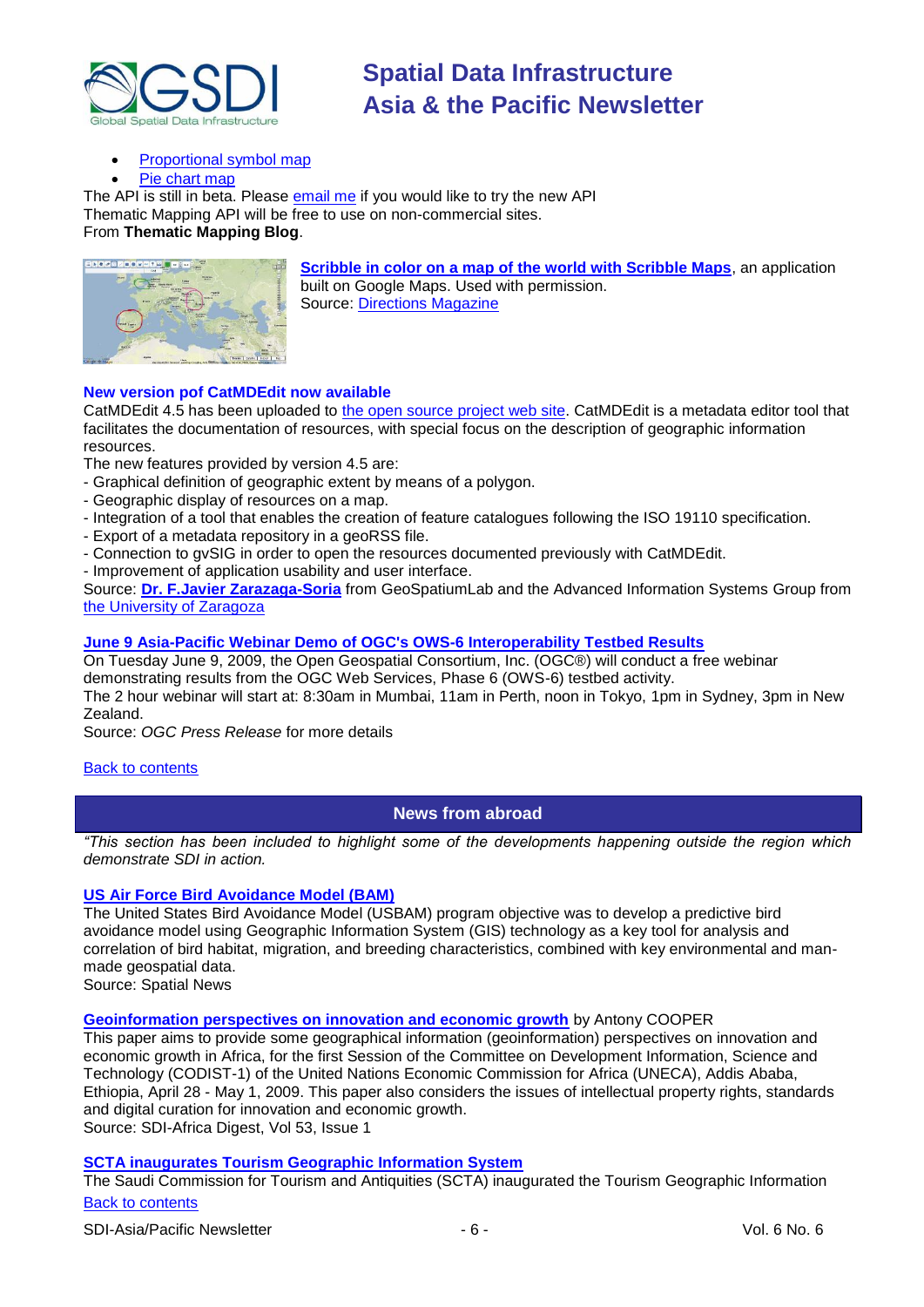

System. The project is created by the Tourism Information and Research Center (MAS) and is available on line on [MAS website](http://www.mas.gov.sa/) and [the Saudi tourism site.](http://www.sauditourism.com.sa/)

#### **New mosaics of Moscow on open access**

Yandex.Maps geo-service, having the most complete map of Russia on the Internet, now offers a new mosaic of satellite images for the territory of Moscow and nearest Moscow Region with an option to display a hybrid layer of satellite images and maps. ScanEx Center specialists prepared a mosaic based on QuickBird (0.6 m resolution) and IKONOS (0.8 m resolution) images of 2008. The unique experience of combining two types of satellite data enabled to cover the area of over 10 000 square km with highly-detailed images in one season. Now Yandex.Maps web-service has the most updated and detailed satellite-based mosaics of the Russian capital among similar geo-services.

Source : [GIS News](http://www.gisdevelopment.net/news/viewn.asp?id=GIS:N_fzjivcektg) and [Scanex.com.](http://www.scanex.com/en/news/News_Preview.asp?id=n21113044)

#### **Solar radiation and photovoltaic electricity potential (Europe)**

The European Commision has developed a solar radiation database from climatologic data homogenized for Europe and available in the European Solar Radiation Atlas, using the r.sun model and the interpolation techniques. Source: GIS Development "Image of the Week"



Survey of Israel – the National Agency for Geodesy, Cadastre, Mapping and Geographic Information – has signed an agreement for cooperation with the Chinese government's Bureau of Surveying and Mapping. The agreement will lead to technological cooperation between the two countries in all mapping fields, including mapping via satellite, mapping of the earth, satellite mapping for GPS, mapping of automatic processes related to geographic processes, real estate mapping, etc.

Source: GIS Development

#### **[Novelist uses satellite maps to research locale](http://murderousmusings.blogspot.com/2009/05/location-location-location.html)**

As a reality-based novelist, I have found that visiting my settings is critical to accurately writing about them. In most cases, I've been physically able to walk the areas I've described, but there are times when I must resort to other means. One of those involves using satellite imagery through the Internet. Here, a variety of mapping web sites allow me to zoom in on specific locations using a full range of magnification. Other than actually visiting the site, there isn't a better way to create or verify a potential scene.

#### **[Uganda wetland maps will help boost economy](http://www.gisdevelopment.net/news/viewn.asp?id=GIS:N_oqwmurlzvj&Ezine=may1109§ion=News)**

Uganda's leaders now have access to maps that will allow them to reduce poverty through better management of the country's wetlands. Source: GIS Development

#### **[Sea-Floor Snaps Offer Clue to Sea-level Rise](http://www.vector1media.com/top-stories/corporate-news/sea%11floor-snaps-offer-clue-to-sea%11level-rise--/)**

New, detailed images of the sea floor off the west coast of Antarctica are helping researchers to predict how the continent's ice sheet might respond to future warming. The images suggest that the mechanisms regulating the flow of ice into the sea may more complex than previously thought. The continent of Antarctica is swathed in an immense layer of ice up to 5,000 metres thick. Over time, the ice moves towards the sea, where it breaks away in the form of icebergs and eventually melts. Because it lies on rock that is above sea level, the ice sheet covering the eastern half of the continent is fairly stable. In contrast, the West Antarctic Ice Sheet (WAIS) lies on rock that is below sea level, making it much less stable. Source: V1 Media

#### **New UK street database to prevent satnav errors**

A new national street database providing details of low bridges, narrow roads and other restrictions could help to reduce satellite navigation errors. The National Street Gazetteer (NSG) lists over one million UK streets and is already widely used to help coordinate road works across England and Wales. It has been updated to a new format that enables highway authorities to record heights, weights and width restrictions and directions against individual roads and streets.

… Significantly the ability to record heights, weights, width restrictions relating to weak bridges, low bridges or simply streets not wide enough for HGVs, now makes the NSG particularly useful to emergency services, transport firms and satellite navigation companies. Source: [GeoConnexion.com](http://tinyurl.com/owcfwt) and [GIS News](http://www.gisdevelopment.net/news/viewn.asp?id=GIS:N_zhjsuefqvc&Ezine=may1809§ion=News)



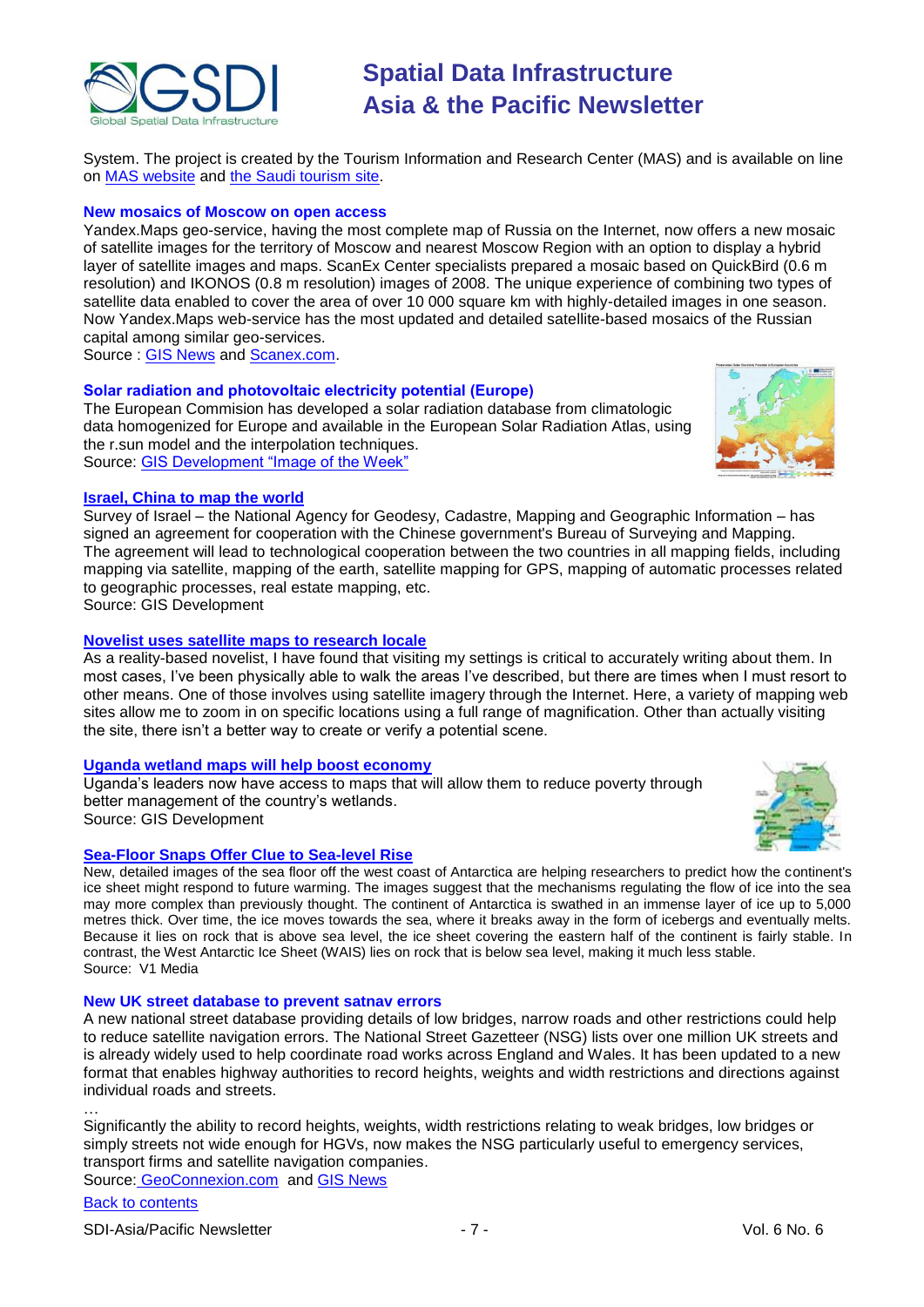

#### **Harp seal protection programme results out**

ScanEx RDC has summed up the results of the harp seal protection programme in the White Sea launched starting February 28 through March 29, 2009 together with the IFAW and other partners. Space imagery technologies were actively used for the first time for the purpose of this project. Source: [GIS News](http://www.gisdevelopment.net/news/viewn.asp?id=GIS:N_mvauiycjof&Ezine=may2509§ion=News) and [http://www.scanex.ru](http://www.scanex.ru/en/news/News_Preview.asp?id=n27163)

#### **Bluesky provides height models of entire UK online**

Aerial survey company Bluesky has launched two online height models covering the whole of England, Wales and large parts of Scotland. With accuracies up to 25cm in urban areas the Digital Terrain Model (DTM) and Digital Elevation Model (DEM) provide detailed representations of the topographical variations in the surface of the earth including, in the case of the DEM, vegetation cover and man-made structures. Visitors to www.bluesky-world.com can search the online models using a place name, postcode or geographical coordinate before viewing their chosen area or downloading digital files. Source: [GIS News](http://www.gisdevelopment.net/news/viewn.asp?id=GIS:N_qwdaxsvnmy&Ezine=may2509§ion=News) and [BlueSky](http://www.bluesky-world.com/products/height_data/)

#### **Update on RAPIDEYE**

The RapidEye constellation has collected more than 69 million square kilometres of imagery in its first 100 days of operation. The imagery is at least 80 per cent cloud-free, says the company. The imaging campaigns were concentrated in China, Europe, the US and Brazil. The constellation began operations in February this year. Source: [Asian Surveying & Mapping](http://www.asmmag.com/news)

#### <span id="page-7-0"></span>[Back to contents](#page-0-1)

**Articles**

#### **[What role do geospatial tools play in government transparency?](http://vector1media.com/spatialsustain/what-role-do-geospatial-tools-play-in-government-transparency.html)**

The pledge by the Obama administration to provide greater government transparency will rely heavily on the Internet to enable better public participation in our democracy. Greater openness largely revolves around webbased tools that broaden access to government data and research, while allowing comment and even citizen collaboration. The democratization of data is a key outcome of this pledge, with implications for greater citizen involvement. Read more …

Source: *Spatial Sustain* article

**Integrate and analyse with ontologies** by A Sai Venkata Lakshmi, J Sai Baba, SK Subramanian, & TV Subba Rao

A number of applications in sustainable development, disaster management and urban planning necessitate integration of data from different sources. It is often difficult to make necessary and timely decisions because information created by multiple sources uses different vocabularies, taxonomies and content standards. Source: [GIS Development](http://gisdevelopment.net/magazine/global/2009/april/48.htm)

#### **A landslide potentiality mapping on Mauritius Island** by Rody NIGEL & Soonil D.D.V. Rughooputh **Abstract**

A landslide potentiality assessment method that is based on a factorial indexing system has been created and tested for Mauritius Island. The assessment aims at finding lands that can potentially slide by making use of an equation that has as input five parameters decisive for potential landslide namely; rainfall amount, terrain slope angle, permeability of geology strata, soil and land cover type. The equation output are indexes ranging from 1 to 10 such that 1 is associated with the lowest risk and 10 with the highest risk of potential landslide. A region that has not been assigned an index have no risk of land sliding there even though that region might be vulnerable to sliding lands from uphill. Results show that the method succeeds in mapping land that can potentiality slide and in evaluating the corresponding regions that are at risk from the latter. Keywords: Potentiality mapping, factorial indexing, Landslide, GIS, Mauritius Source: [GIS Development](http://www.gisdevelopment.net/application/natural_hazards/landslides/mwf09_rody.htm)

**The capability of GIS to analyze data and determine the best locations** by Alshehri Mushabab Source: [GIS Development](http://www.gisdevelopment.net/application/urban/overview/mwf09_Alshehri.htm)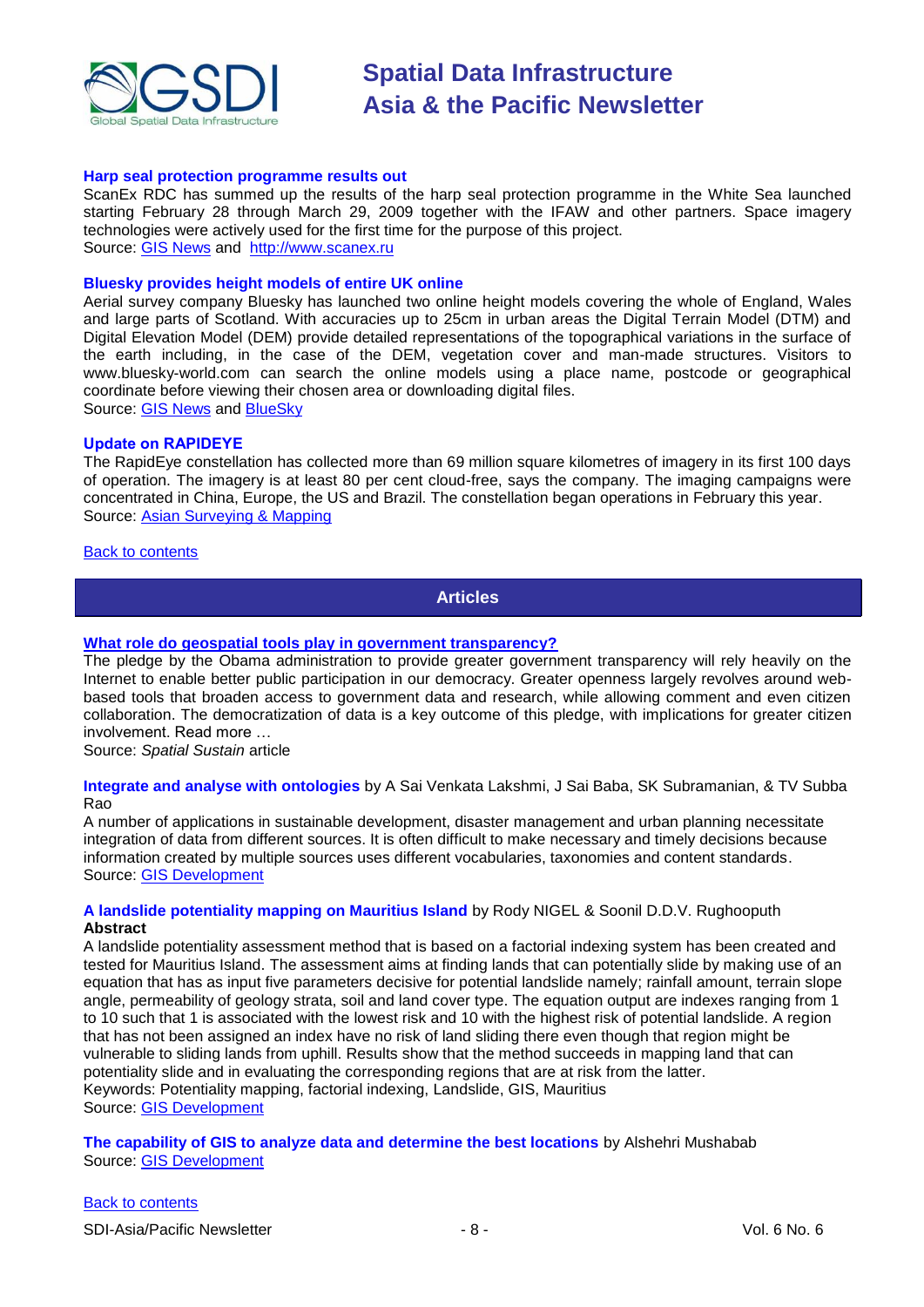

### **Books and Journals**

#### <span id="page-8-0"></span>**Open Geospatial Consortium News**

To subscribe [send mail](mailto:emailto:newsletter-request@lists.opengeospatial.org) with "subscribe" (no quotes) in the subject

We have just received **Coordinates Ezine April'09**. This online journal may be subscribed to at <<http://www.mycoordinates.org/unsubscribe.php> >. This issue included the articles [Exploring the moon in three](http://mycoordinates.co.in/phplist/lt.php?id=LB9XAQ4DAwUMGFdXTQMCUQMO)  [dimension](http://mycoordinates.co.in/phplist/lt.php?id=LB9XAQ4DAwUMGFdXTQMCUQMO) by P K Srivastava, B Gopala Krishna and Amitabh; [A sensor architecture for high precision UAS](http://mycoordinates.co.in/phplist/lt.php?id=LB9XAQ4DAwUNGFdXTQMCUQMO)  [navigation](http://mycoordinates.co.in/phplist/lt.php?id=LB9XAQ4DAwUNGFdXTQMCUQMO) by Luca Garbarino, Vittorio Di Vito, Ettore De Lellis, Carmine Marrone and Federico Corraro; [Calibration method of IMU based only accelerometers](http://mycoordinates.co.in/phplist/lt.php?id=LB9XAQ4D%21%0A+AwoEGFdXTQMCUQMO) by Wu Junwei and [Taking Geomatics to greater heights](http://mycoordinates.co.in/phplist/lt.php?id=LB9XAQ4DAwoGGFdXTQMCUQMO)  [in India b](http://mycoordinates.co.in/phplist/lt.php?id=LB9XAQ4DAwoGGFdXTQMCUQMO)y P Misra. Previous issues are also available.

The 1st edition of **the Pacific GIS/RS Newsletter for 2009** is now [ready for download](http://www.picisoc.org/tiki-download_file.php?fileId=128) on the PICISOC website; **Contents:**

- Marine Conservation Prioritiztion
- The Asia Pacific Natural Hazards Information Network (APNHIN): Providing Geospatial Data and Fostering Data Sharing Partnerships
- Introduction to Quantum GIS
- Applications of GIS and GPS to Reduce Vehicle Fuel Use
- Water Assets Enterprise GIS Development Using A Modular Approach
- Creation, Management and Aeronautical Chart Production Using GIS of Tonga's Domestic Airspace Data
- Nadi Flood Mapping Applying TerraSAR-X Image Data
- Reference Image Points Collection and Image Rectification of Pohnpei
- Habitat Mapping of Aitutaki, Cook Islands

Thanks to KL for drawing this to our attention

*[Fundamentals of Crime Mapping: Principles and Practice](http://newsletter.directionsmag.com/link.php?M=145624&N=1549&L=25383)* introduces the topic of crime mapping and the history of GIS in law enforcement. This valuable text includes a workbook for hands-on instruction. Special topics discussed include: an up-to-date discussion of the current crime trends in rural and urban areas, the major ecological theories of crime, the notion of geographic profiling, empirical research using crime mapping tools, basic mapping terminology, and more! From Jones & Bartlett Publishers, 2009.

#### **[Geographic Information Systems: Webster's Timeline History, 1920 -](http://www.amazon.com/exec/obidos/ASIN/B0026N7FA2/directionsm00-20) 2007**

Webster's bibliographic and event-based timelines are comprehensive in scope, covering virtually all topics, geographic locations and people. They do so from a linguistic point of view, and in the case of this book, the focus is on "Geographic Information Systems," including when used in literature (e.g. all authors that might have Geographic Information Systems in their name). As such, this book represents the largest compilation of timeline events associated with Geographic Information Systems when it is used in proper noun form. Webster's timelines cover bibliographic citations, patented inventions, as well as non-conventional and alternative meanings which capture ambiguities in usage. From ICON Group International, Inc., 2009.

#### **[Map Addict](http://www.amazon.com/exec/obidos/ASIN/0007300840/directionsm00-20)**

'My name is Mike and I am a map addict. There, it's said!' Maps not only show the world, they help it turn. On an average day, we will consult some form of map approximately a dozen times, often without even noticing: checking the A-Z, the road atlas or the Sat Nav, scanning the tube or bus map, a quick Google online or hours wasted flying over a virtual Earth, navigating a way around a shopping centre, watching the weather forecast, planning a walk or a trip, catching up on the news, booking a holiday or hotel. Maps pepper logos, advertisements, illustrations, books, web pages and newspaper and magazine articles: they are a cipher for every area of human existence. At a stroke, they convey precise information about topography, layout, history, politics and power. They are the unsung heroes of life: *Map Addict* sings their song. There are some fine, dry tomes out there about the history and development of cartography: this is not one of them. *Map Addict* mixes wry observation with hard fact and considerable research, unearthing the offbeat, the unusual and the downright pedantic in a celebration of all things maps. From Collins, 2009.

**Map Use** is about reading maps. The book is oriented toward helping people to under-stand how maps work and can be used to communicate. Where other cartographic books often describe tech-niques alone, this book provides explanations on how different map techniques are being used. That process ensures that readers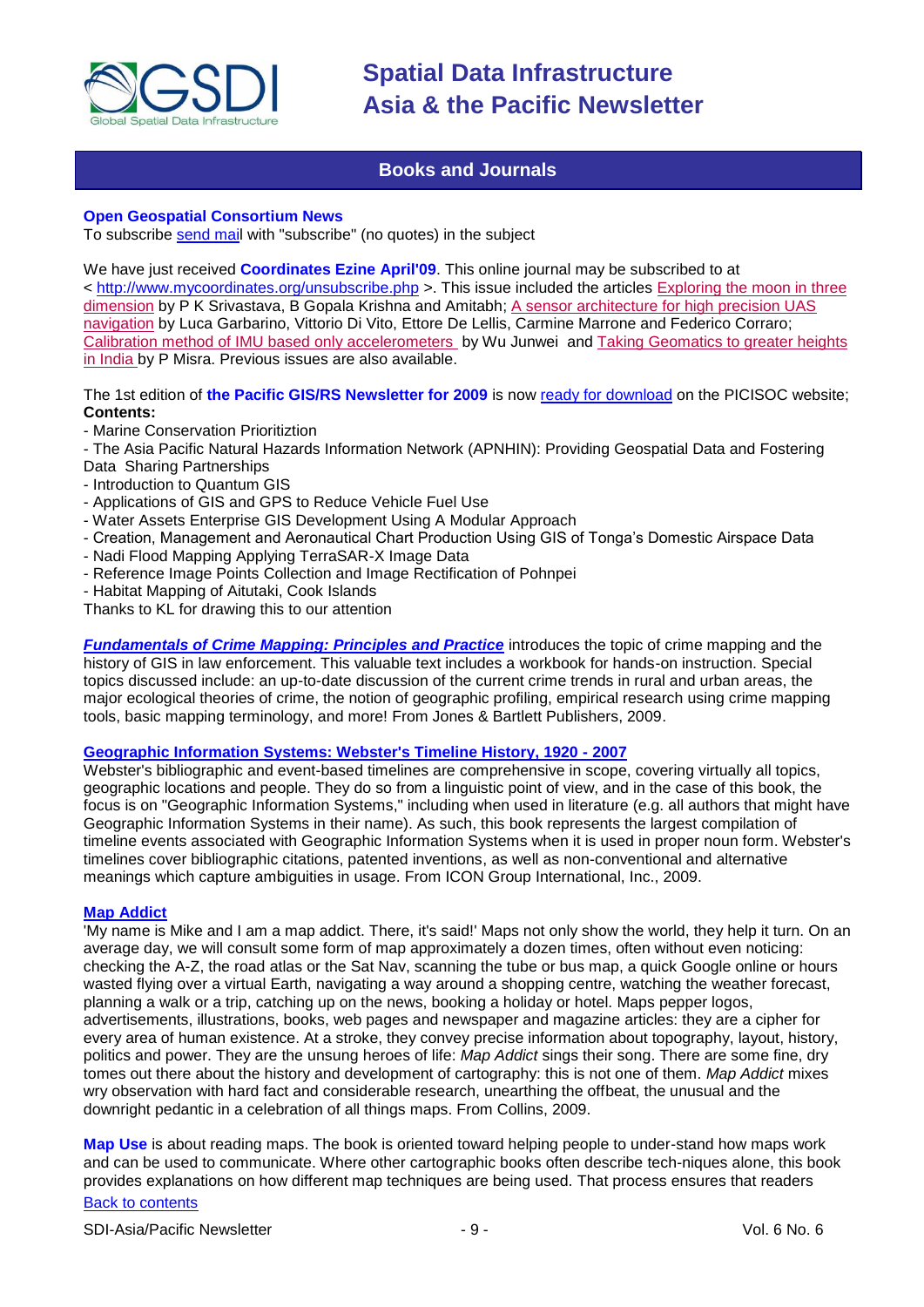

begin to think not only about creating maps, but what a map can be used for and how it can help other people to understand. V1 Magazine editor [Jeff Thurston reviews the book](http://www.vector1media.com/article/review/book-review%3a-map-use-%11-reading-and-analysis-/) and provides a summary. **Map Use: Reading and Analysis,** 6th Edition, by A. Jon Kimerling, Aileen R. Buckley, Phillip C. Muehrcke, & Juliana O. Muehrcke, ESRI Press, 568 pages; 2009, ISBN: 978 - 1589481909

#### **Manual of Geographic Information Systems Published by ASPRS**

A press release from the *[American Society for Photogrammetry and Remote Sensing](http://www.asprs.org/)* announces their publication of this book.

Source: [Directions Magazine](http://www.directionsmag.com/press.releases/?duty=Show&id=33239)

#### <span id="page-9-0"></span>[Back to contents](#page-0-1)

# **Just for Fun !**

#### **Clean your vacant site or pay up**

BANGALORE: If you own a vacant site that you have not fenced or had it cleaned for a long time, then get ready to pay for it - along with your property tax.

With all properties in the city now mapped with the latest Geographic Information System (GIS), BBMP hopes to soon find a way to tackle uncleaned private sites. "There are more than two lakh vacant sites in the city. All of them have been mapped. We are also in the process of identifying the sites' owners. A majority of them, particularly those in residential areas, are increasingly prone to being dump yards. But no more,'' BBMP commissioner S Subramanya told The Times of India. Source: [GIS News](http://www.gisdevelopment.net/news/viewn.asp?id=GIS:N_kdotgxbszl) and [Times of India.](http://tinyurl.com/op9bo3)

#### **Virtual 3-D flyover map**

The American Veterans Center is using a three-dimensional map from Harris Corporation to show in remarkable detail the route for the upcoming National Memorial Day Parade. The map -- which shows buildings, trees and landmarks as a video with photo-realistic 3-D views -- is viewable by the public at [the parade web](http://www.nationalmemorialdayparade.com/)  [site.](http://www.nationalmemorialdayparade.com/)

Source: [GIS News](http://www.gisdevelopment.net/news/viewn.asp?id=GIS:N_ktvnoqaycf) and [PR News.](http://tinyurl.com/ptjdwa)

#### **[Secrets revealed from historical maps on Google Earth](https://owa.unimelb.edu.au/exchweb/bin/redir.asp?URL=http://www.fryan0911.com/2009/05/secrets-revealed-from-historical-maps.html)**

When Google added historical maps of Japan to Google Earth's collection last year they didn't realise that it could backfire.

Source: [Fryan's blog.](http://www.fryan0911.com/2009/05/secrets-revealed-from-historical-maps.html)

[**Editor's note:** *GIS Development Weekly* (May 11) has [an editorial comment](http://www.gisdevelopment.net/ezine/weekly/may1109.htm) on this news item.]

#### **There's a whole wide world out there still waiting to be explored: Geographers who concentrate on**

**research and freeze out big expeditions are missing out on a golden age of discovery** by Hugh Thomson Are there still unknown corners of this world to be discovered? Is there any purpose to sending out large-scale expeditions to explore far-flung places?

The answers to these questions have split the Royal Geographical Society (RGS) into two warring camps - "explorers" and "academics". The academics distrust the explorers - a near-swear-word in their lexicon - as grandstanding exhibitionists, always searching for the media spotlight. The explorers accuse their opponents of wanting to freeze out those who are not university-tenured geographers and further their own narrow academic careers.

Source: From *[The Times Online](http://www.timesonline.co.uk/tol/comment/columnists/guest_contributors/article6322226.ece)*, May 20, 2009

#### **[Major League Baseball Geolocation Patent](http://newsletter.directionsmag.com/link.php?M=145624&N=1625&L=25853)**

That's right, Major League Baseball Advanced Media now has a patent related to geolocation. It's a process designed to ensure that those in the "wrong" geographies can't gain access to online video, but may also apply to other "rules based events." The patent and its use raise a number of interesting possibilities. Source: Directions Magazine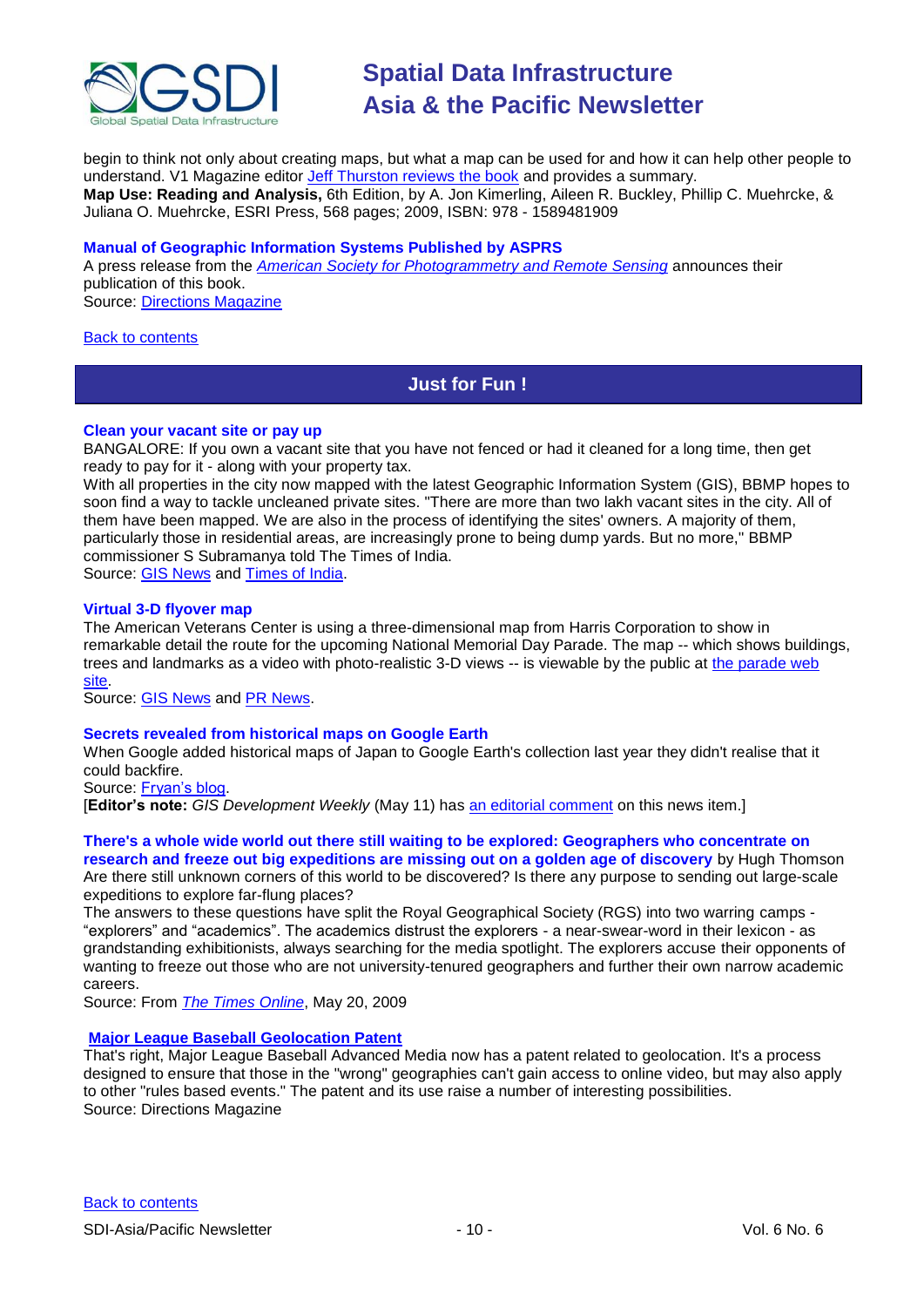

### **Training Opportunities**

#### <span id="page-10-0"></span>**Spatial Data Infrastructure**

GIS Training, 21<sup>st</sup> - 24th June, Dubai, United Arab Emirates

Spatial Data Infrastructure (SDI) is a web of interconnected, spatially based information that allows for the development of a common, spatially based operating picture (map) for use by contributing partners, and, often with restriction, business entities and the public.

While data itself is of prominent concern, many attempts to develop SDI are hampered by troubled planning, management, and systems design strategies. This course will use case studies and hands on exercises about planning and implementing SDI.

Specific topics covered will include needs assessment, implementation planning, theoretical data model development, logical data model development, usage implementation, how to conduct a successful pilot project, data capture and documentation, and systems architecture design considerations. Emphasis will be placed on developing SDI using a consensus and standards based approach that maximizes participation and return on investment while minimizing risk and tackling important policy considerations. Further information including registration details [are available](http://www.kavaq.com/index.php/events/event/spatial-data-infrastructure)

#### **Spatial Analysis: New Online Training Courses**

#### **Creating and Analyzing Surfaces Using ArcGIS Spatial Analyst**

June 2, 2009

8:30 a.m.- 4:30 p.m. Pacific Time

In this course, you will use ArcGIS Spatial Analyst to model a variety of real-world scenarios for more informed decision making. You will work specifically with elevation rasters and other data to model surfaces, evaluate results, and create a variety of maps.

#### **Geoprocessing Raster Data Using ArcGIS Spatial Analyst**

June 4, 2009

#### 8:30 a.m.-4:30 p.m. Pacific Time

In this course, you will examine suitability modeling techniques using raster data. You will learn to classify, weight, and combine data to identify sites suitable for a specific use. In course exercises, you will work with ModelBuilder to implement a suitability modeling workflow.

Further information on these two training courses is available from [GIS and Science](http://gisandscience.com/2009/05/07/spatial-analysis-new-online-training-courses/)

#### **[Upcoming ITC Refresher Courses](http://www.itc.nl/education/courses.aspx)**

**[Designing and Utilizing geoinformation infrastructure for effective electronic governance in Eastern](http://www.itc.nl/education/courses/course_descriptions/C09-PGM-RC-02.aspx)  [Africa](http://www.itc.nl/education/courses/course_descriptions/C09-PGM-RC-02.aspx)**, Uganda, starting 12 October 2009 (two weeks). The course will take place prior to the [Africa GIS 2009](http://www.africagis2009.org/)  [conference.](http://www.africagis2009.org/) Priority will be given to applicants with accepted abstracts to the Africa GIS conference (Note: deadline for abstracts extended to May 30, 2009). A number of fellowships are available for eligible candidates. **Application deadline: June 15, 2009.**

**[Targeting Urban Poverty Alleviation](http://www.itc.nl/education/courses/course_descriptions/C09-PGM-RC-04.aspx)**, Ethiopia, starting 14 September 2009 (2 weeks). A number of NFP fellowships are available for eligible candidates. **Application deadline: July 1, 2009.**

**[Use of low cost earth observation data in environmental and climate monitoring applications: taking](http://www.itc.nl/education/courses/course_descriptions/C09-WRS-RC-01.aspx)  [further the African Union -](http://www.itc.nl/education/courses/course_descriptions/C09-WRS-RC-01.aspx) AMESD initiative**, Rwanda, starting 5 October 2009 (2 weeks). A number of fellowships are available for eligible candidates. **Application deadline: August 20, 2009.**

#### **[Geospatial Sciences RMIT Mid-Year intake](http://www.rmit.com/browse;ID=tcb2mqwtdcyw)**

[Back to contents](#page-0-2) Research based, the two year full time (four year part time) Master of Applied Science and four year full time (eight years part time) Doctor of Philosophy (PhD) cover a wide range of areas. The programs include surveying, multimedia cartography, satellite positioning, land and geographic information systems (LIS/GIS), photogrammetry, remote sensing, sustainable development and resource management. Source: RMIT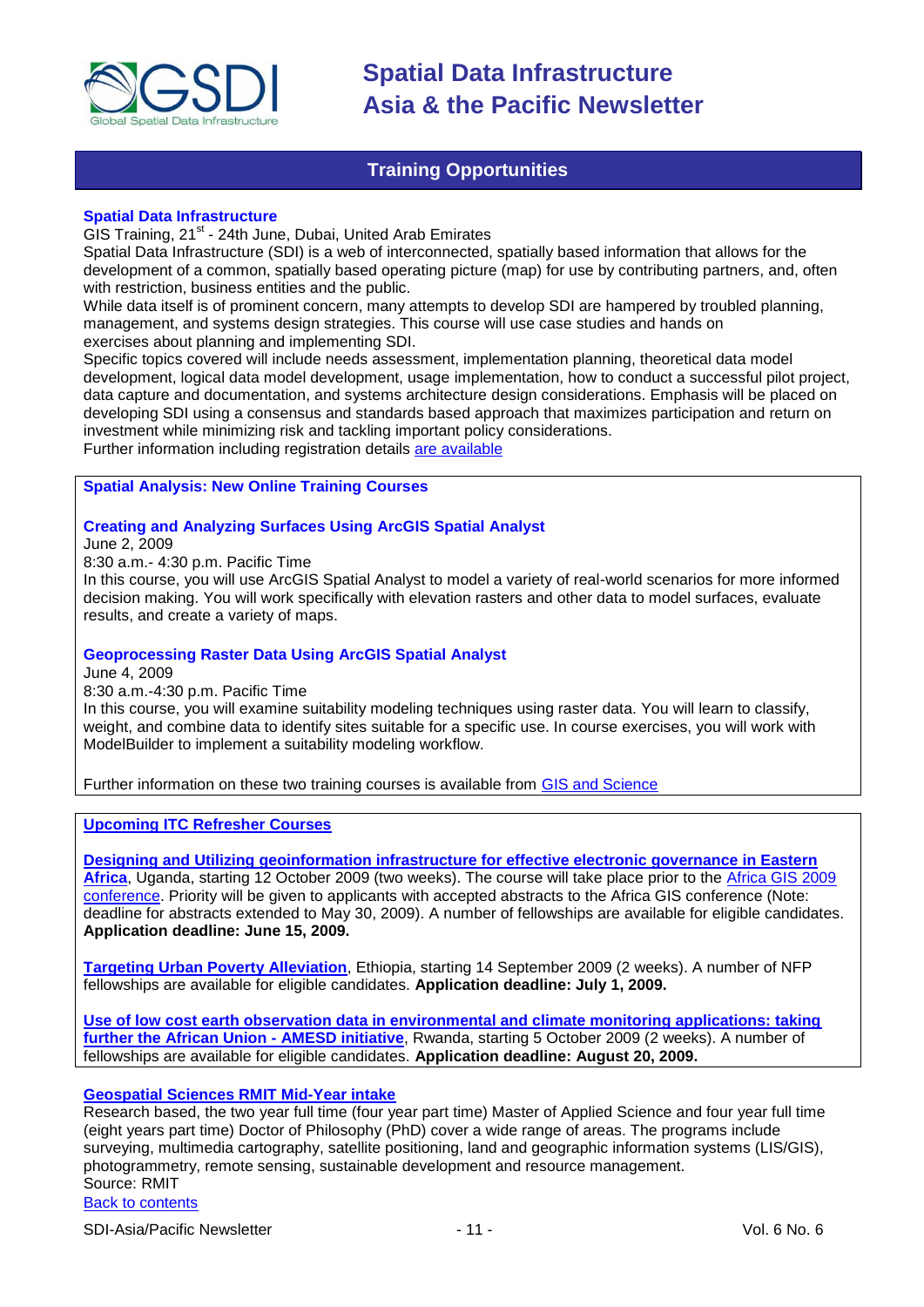

#### **[SLA First Scholarship](http://www.asmmag.com/news/sla-first-scholarship)**

Singapore Land Authority, the island's national mapping authority, plans to give scholarships to undergraduates who want to pursue geospatial science and technology-related disciplines. The scholarships will be available for study in both Singapore or overseas. SLA is also working with secondary school students to make them more aware of geospatial technology.

Source: Asia Surveying Magazine

**[Fourth International Workshop on "Geographical Analysis, Urban Modeling, Spatial Statistics" \(GEOG-](http://www.iccsa.org/)[AN-MOD 09\)](http://www.iccsa.org/)**

[<http://www.lisut.org/workshop/GEOG-AN-MOD09/>](http://www.lisut.org/workshop/GEOG-AN-MOD09/) in conjunction with

**[The 2009 International Conference on Computational Science and its Applications \(ICCSA 2009\)](http://www.iccsa.org/)**

**"NEW"** June 29th to July 2rd, 2009 Kyung Hee University-Global Campus, Yongin (Korea) **Important dates June 29 - July 2, 2009:** ICCSA 2009 Conference.

#### **[Association of American Geographers offers membership at reduced rate for eligible professionals](http://www.aag.org/developing/index.htm)** Geographers and others whose work involves Spatial Data Infrastructure, GIS, remote sensing, and geospatial

data issues in Asia and the Pacific may be eligible to join the Association of American Geographers (AAG) for \$20 per year. This new reduced dues rate is open to professionals who earn less than US\$25,000 per year and are both citizens of and residents in certain countries throughout Asia and the Pacific. [A full list of these](http://www.aag.org/developing/eligibility.htm)  [countries is available.](http://www.aag.org/developing/eligibility.htm)

The AAG developing regions membership category offers all regular AAG member benefits, with the exception that publications are provided only in digital format.

For more [information on this membership program,](http://www.aag.org/developing/index.htm) or [contact Matthew Hamilton.](mailto:mhamilton@aag.org)

For more information on the [Association of American Geographers.](http://www.aag.org/)

#### **[Advanced Training in Remote Sensing & GIS](http://www.isnet.org.pk/course02-09.htm)**

**Inter-Islamic Networks on Space Sciences and Technology (ISNET)** is an inter-state, non political and non profit making agency. It is an independent, autonomous and self governing institution under the umbrella of the OIC (Organisation of Islamic Conference) Standing Committee on Scientific and Technological Cooperation (COMSTECH). SUPARCO is the host organisation of ISNET.

Institute: National Center for Remote Sensing and Geo-Informatics (NCRG), Karachi, Pakistan [Application deadline & Form:](http://www.isnet.org.pk/Downloadables/form-courses-08.doc) 1 June 2009

Starting Date: 13 July 2009 (2 weeks)

The course aims at providing knowledge and skills in state-of-the-art remote sensing technologies and their applications. It will also focus on concepts of digital image processing techniques, development of image processing algorithms to achieve various image processing tasks. It will also attempt to explore functionalities of various off-the-shelf commercial systems and their comparison. Hands-on training will be imparted to develop practical skills in image processing. The course will touch upon latest developments in remote sensing both in space and ground segments.

ISNET will sponsor participants on the basis of evaluation of the course organising committee and also consider the criteria of first come first served basis. Usually only 4-5 participants can be accommodated in each Course. Sponsorship for workshop will depend on the availability of sponsorship funds for that particular workshop. Thanks to Kate Lance for bringing this to our attention.

#### **United Nations University – ITC - School for Disaster Geo-information Management Capacity Building for Disaster Geo-Information Management**



Worldwide we are faced with a rapidly growing impact of disasters, due to increased vulnerability and climatic extremes. There is an urgent need to include the concepts of disaster risk management into planning, sustainable development and environmental impact assessment. The evaluation of the expected losses due to hazardous events requires a spatial analysis, as all components differ in space and time, using tools that handle spatial

information, such as geographic information systems (GIS). One of the important requirements to carry out an effective disaster risk management is capacity building and training of disaster management experts and professionals. For 2009 the following courses are scheduled:

[Back to contents](#page-0-2)

SDI-Asia/Pacific Newsletter  $\sim$  12 - 12 - Vol. 6 No. 6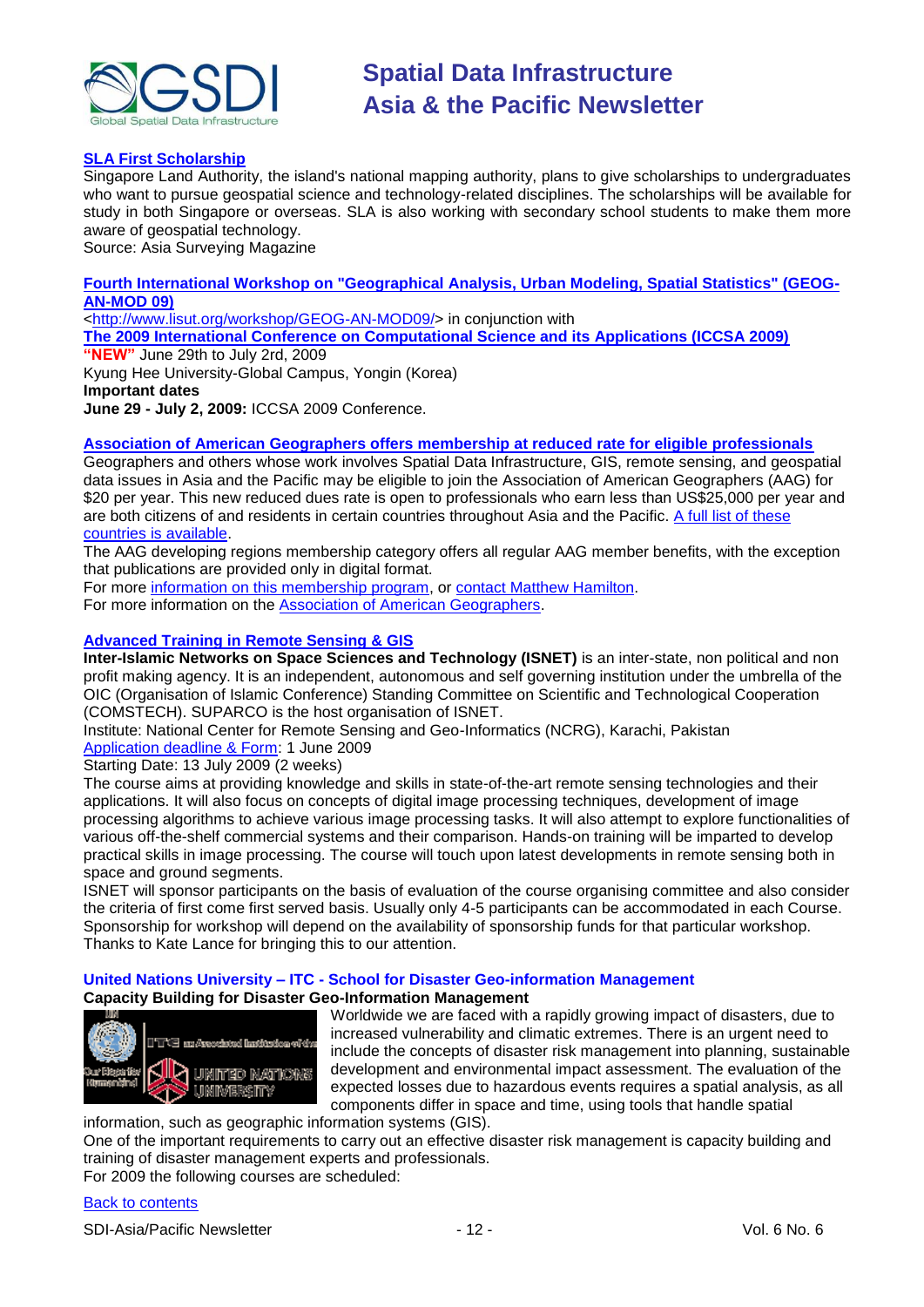

#### **§** Short course **[GIS for Disaster Risk Management](http://www.itc.nl/education/courses/course_descriptions/_pdf/C09-ESA-TM-01.pdf)**

In collabaration with: Asian Disaster Preparedness Center (ADPC) and Geoinformatics Center of the Asian Institute of Technology (AIT), Thailand;

- **§** Distance Education course **[Multi-Hazard Risk Assessment](http://www.itc.nl/education/courses/course_descriptions/C09-ESA-DED-01.aspx)**
- **§ Master of Science** degree course in **[Geo-information for Spatial Planning and Risk](http://www.itc.nl/education/courses/course_descriptions/_pdf/C08-AES-MSC-06.pdf)  [Management](http://www.itc.nl/education/courses/course_descriptions/_pdf/C08-AES-MSC-06.pdf)**, with the University Gadjah Mada, Indonesia
- **§ MSc** and Postgraduate **diploma course** in **[Applied Earth Sciences](http://www.itc.nl/education/courses/course_descriptions/C09-AES-MSc-01.aspx) –** Geo-hazards stream
	- **§ MSc** [and Postgraduate](http://www.iirs-nrsa.gov.in/msc_hra.pdf) **diploma course** in **Geo-hazards**, with IIRS, Dehra Dun, India.

For more information go to [Website.](http://www.itc.nl/unu/dgim/default.asp)

#### **Workshop on quality, scale and analysis aspects of city models**

Lund, Sweden, December 3-4, 2009

#### **Topics**

- Multiple representation modelling, storage and analysis of city models
- Integration of 2d and/or 3d-models, as well as image data
- Quality-based generalization: control and evaluation
- Semantic generalization of data models
- Understanding uncertainties in spatial data
- Presentation of quality information by metadata in GIS
- Use of images in quality assurance
- Spatial reasoning process
- Quality of spatio-temporal data and models in urban environment
- All other topics that relates to the theme and the urban context

#### **Important dates**

30 June 2009: submission of extended abstracts.

- 31 August 2009: Notification of acceptance.
- 1 October 2009: Last day for registration.
- 1 November: Submission of full papers.

3-4 December: Workshop.

#### **Submission guidelines**

Papers must be written in English and must be formatted strictly according to the **ISPRS** guidelines. The maximum length of the extended abstract is restricted to 5 pages, including all figures and references. The submission of papers is in ms-word format only.

#### **Publications**

All accepted full papers will be published on a workshop CD.

Selected papers will be reviewed for publication in a special issue of ISPRS journal, which is planned to be published in early 2011.

#### **[Workshop website](http://isprs.gis.lu.se/)**

At this website you can register and submit abstract/papers. [Questions](mailto:isprs@gis.lu.se)

#### **About Lund**

Lund is an old city in Southern Sweden. The city is believed to have been founded around 990, when the Scanian lands belonged to Denmark. It soon became the Christian center of Northern Europe with an archbishop and with the towering Lund Cathedral, built in 1103.

The atmosphere of Lund is much formed by Lund University, one of the largest universities in Scandinavia. Lund University, established in 1666, has around 42,000 full or part-time students. As late as the 1940s, Lund was a relatively small city with few large-scale industries, covering only about a fourth of the current urban area and was dominated by the cathedral and the university. Since then, the student population has increased about twelvefold, many industrial companies in the chemical, medical or electronics branches and, more recently, within information management, have set up establishments in the city, and the town's population, architecture and pulse has been transformed.

**Contact:** Lars Harrie, GIS Centre, Department of Physical Geography and Ecosystems Analysis, Lund **University** 

Sölvegatan 12, SE-223 62 Lund, Sweden, Tel: +46 46 222 01 55, [Email](mailto:isprs@gis.lu.se)

#### Pitney Bowes online Webinars [Web Seminars] archive available at [Map Extreme](http://gw.vtrenz.net/?MGOL99J0HK) and [MapInfo.](http://gw.vtrenz.net/?LDKMA6UIKP&webSyncID=612de8b1-1e74-9687-d7c1-c7eda52b01e9)

#### [Back to contents](#page-0-1)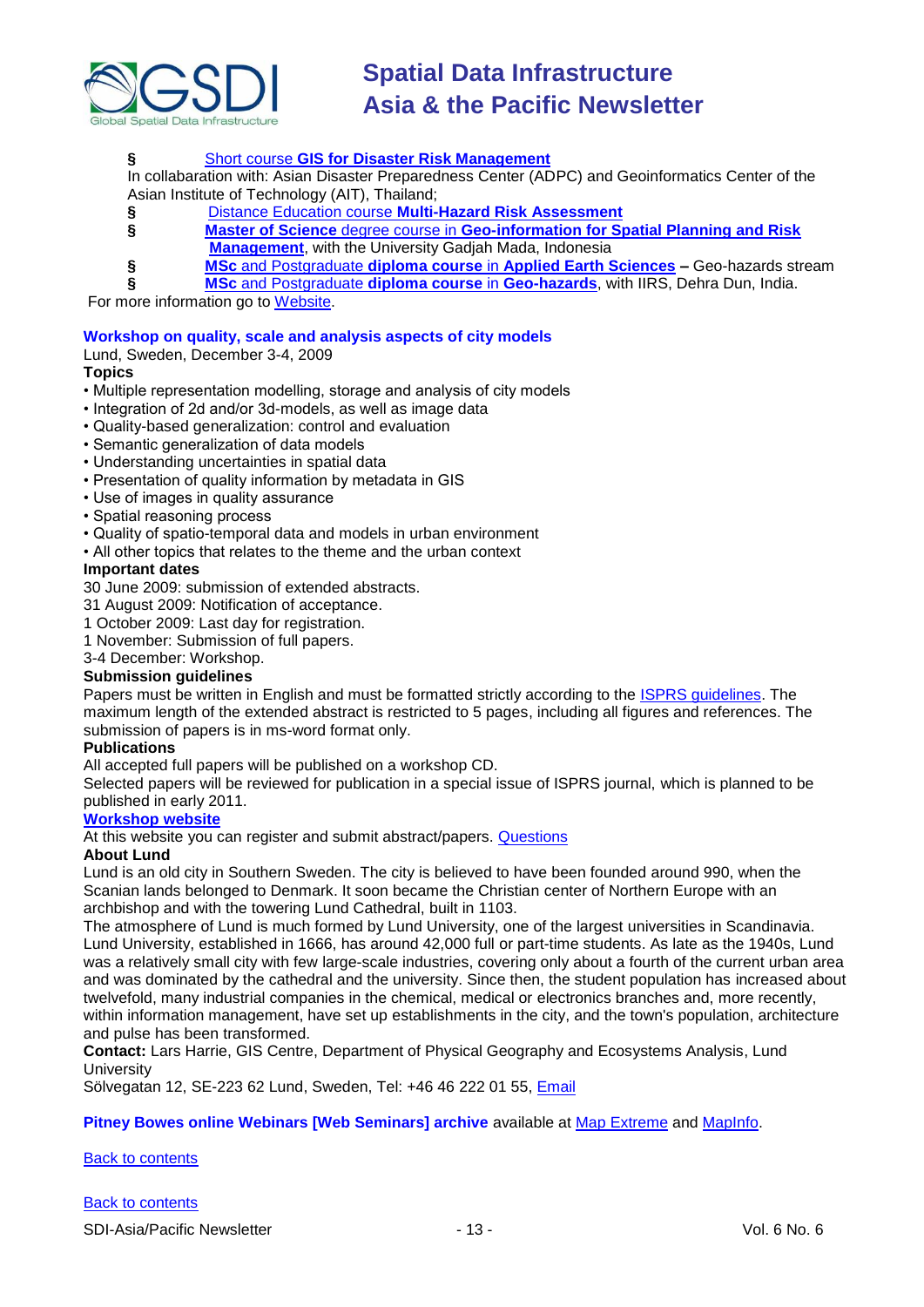

### **Funding Opportunities, Awards, Grants**

### <span id="page-13-0"></span>**[The 8th Geospatial Solutions Applications Contest](http://www.geospatial-solutions.com/applicationsContest)**

Enter the Geospatial Solutions Applications Contest for your chance to win GeoExpress Tools software from LizardTech, a GPS Bluelogger with XMap 5.2 Professional software from DeLorme, or an ERDAS TITAN GeoHub! Plus, top entries will be published on the *Geospatial Solutions* Web site. To



enter submit a 500-word (approx) description of your innovative or cost-effective application of geospatial technologies, use the form and instructions available from the website.

(Source: Geospatial Solutions)

#### **[China Scholarship at UNSW](http://www.asmmag.com/news/Professor%20linlin%20Ge%20scholoarship)**

The China Scholarship Council will award an unspecified number of post doctoral scholarships at the University of New South Wales. The scholarships are for study under Dr Linlin Ge, a world renowned expert in the use of space-based interferometric synthetic aperture radar Source: *[Asia Survey Magazine](http://www.asmmag.com/news/Professor%20linlin%20Ge%20scholoarship)*

#### **PhD Scholarships in China**

Professor Xu Aigong is seeking PhD students to study under him at Liaoning Technical University in Fuxin, China. His subjects of interest include geodesy and geomatics, GNSS, GIS and intelligent transportation systems. Students may be eligible for support under the 2009 Liaoning Provincial Government Scholarship Program. Email [Prof. Xu.](mailto:eagxu@ntu.edu.sg)

**Note: Closing date for intending 2009 students is April 30. Professor Xu welcomes enquiries from students seeking information for later years.**

Source: Asian Survey & Mapping

#### **Intergraph Opens Nominations for 2009 Carl Pulfrich Award**

**Award to Honor Outstanding Achievement in Photogrammetry, Remote Sensing and Earth Imaging**  Intergraph is now accepting nominations for its biennial Carl Pulfrich Award to recognize significant design and manufacturing contributions to the industries of photogrammetry, remote sensing and earth imaging. The award is dedicated to honorees in memory of Dr. Carl Pulfrich, a key member of the scientific team at Carl Zeiss, Inc., who from 1890 to 1927 oversaw the design of the company's first stereo photogrammetric and surveying instruments. Carl Zeiss, Inc. later teamed with Intergraph to create Intergraph's Z/I Imaging photogrammetry division.

Professionals in the photogrammetry, remote sensing and earth imaging industries may nominate candidates for the Carl Pulfrich Award, which will be presented during the 52nd annual Photogrammetric Week, Sept. 7-11, 2009, in Stuttgart, Germany. The recipient will be granted a monetary reward of up to \$7,500.

―Intergraph has been presenting the Carl Pulfrich award to deserving earth imaging and remote sensing experts since 2001," said Dr. Mostafa Madani, chief photogrammetrist at Intergraph and chairman of the Carl Pulfrich Award Council. "We are thankful to be able to continue offering the award this year. It is very motivating for Intergraph and our peers in the community to simultaneously honor the memory of a true earth imaging pioneer while recognizing the top contributors of this generation."

Nominations for the Carl Pulfrich Award must be received by 5 p.m. (CST) on July 1, 2009. For more detailed information on nomination guidelines and procedures, [please visit](http://www.intergraph.com/promo/carlpulfrichaward/) .

#### **Travel Grant Opportunity to attend AfricaGIS 2009**

The ISPRS Foundation is seeking applications from individuals wishing to obtain travel assistance from the "Trust Fund Amsterdam 2000" (administered by the ISPRS Foundation) to participate in [the AfricaGIS](http://www.africagis2009.org/)  [International Conference,](http://www.africagis2009.org/) which will be held in Kampala, Uganda, from 26 to 30 October 2009 **Deadline for receipt of applications: 10 July 2009.** Applicants should read [the preamble and complete the](http://www.isprs.org/foundation/PDF/TFA2000PreambleRequestAfricaGIS2009.pdf)  [application form](http://www.isprs.org/foundation/PDF/TFA2000PreambleRequestAfricaGIS2009.pdf) which can be downloaded from [the ISPRS website.](http://www.isprs.org/foundation/) Thanks to KL for this announcement.

#### **UN photo contest zooms in on drylands**

As part of an ongoing effort to raise awareness about the urgent need for action against desertification and land degradation, the UN is calling on all aspiring photographers to participate in its second international photo contest.

#### [Back to contents](#page-0-2)

SDI-Asia/Pacific Newsletter  $\sim$  14 - 14 - Vol. 6 No. 6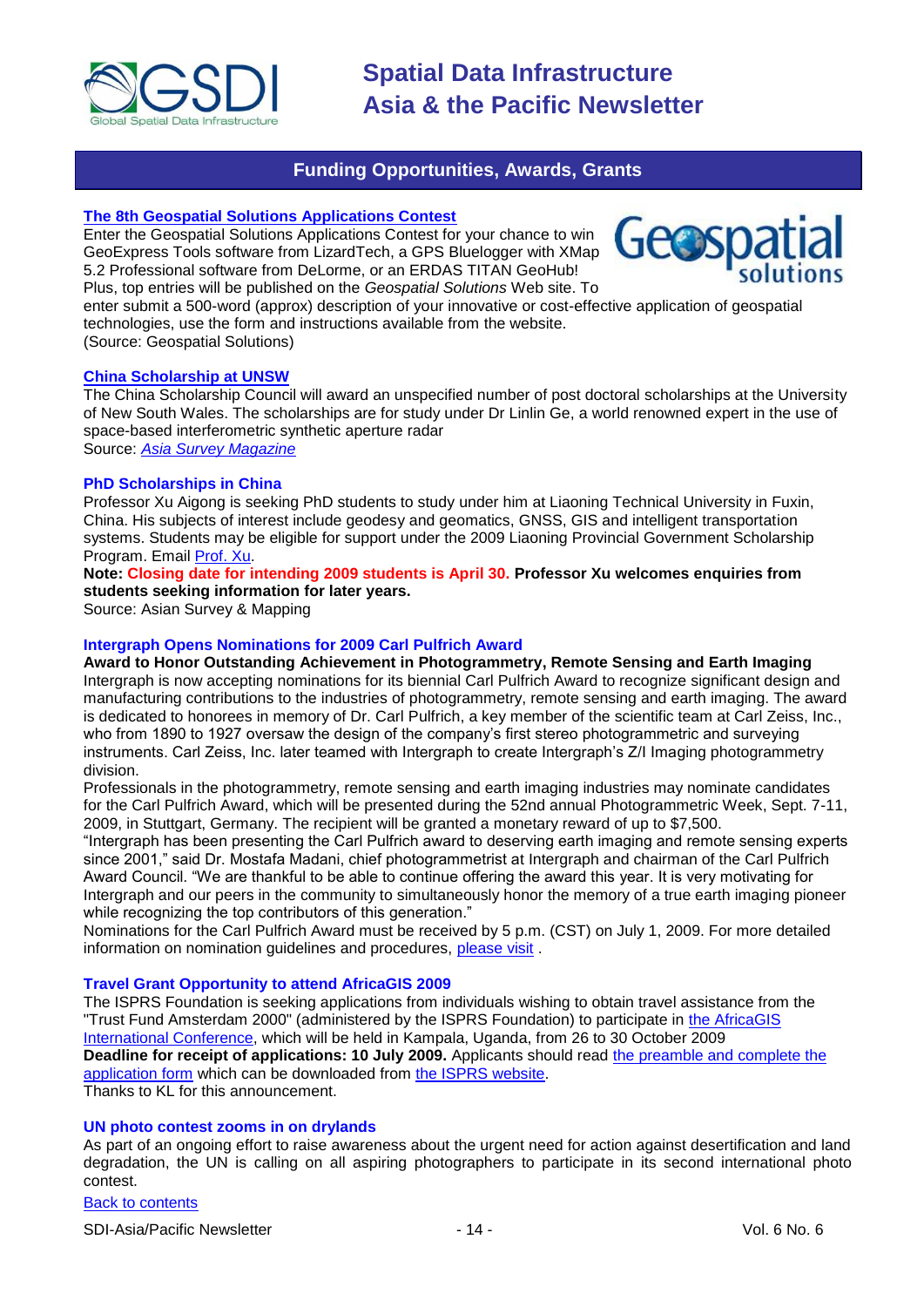

The UN Convention to Combat Desertification (UNCCD) is looking for images that artistically highlight either the efforts of people trying to conserve soil, land or water in drylands or the relationship between people and dryland ecosystems.

Source: [GIS News](http://www.gisdevelopment.net/news/viewn.asp?id=GIS:N_hdzpucsaeg) and [ESA News.](http://www.esa.int/esaCP/SEMKR5ANJTF_index_0.html)

**20 student bursaries (each worth £ 120) for high quality MSc/PhD students submitting papers to LBS 2009** to help cover their registration fees for LBS 2009 conference (2-4 September). These bursaries are sponsored by University of Nottingham Horizon Digital Economy Research Hub and Horizon Doctoral Training Centre. [More details.](http://www.lbs2009.org/)

#### **Eligibility Criteria:**

# You are currently student in a Masters or PhD program

# You are an author of a full paper/extended abstract that has been accepted for presentation at the LBS 2009. Please mention that you wish to be considered for Horizon student bursary when you submit your paper. **Horizon Doctoral Student Colloquium**

#### The LBS 2009 committee is pleased to announce a Doctoral Student Colloquium for this year's LBS conference. The Colloquium will provide doctoral students with the opportunity to present their work to senior faculty in a setting that is relatively informal but that allows for maximum intellectual exchange. Students will receive feedback on their presentation and/or current research from participating faculty and from students' peers.

#### **More info on Horizon:**

The Horizon Digital Economy Research Hub centre is a new £12 million research centre at The University of Nottingham to develop digital technology to transform modern living. This builds on the success of the £5.7 million Horizon Doctoral Training Centre in Location-aware Pervasive Computing at the University of Nottingham. The Centre for Geospatial Science is part of both Horizon Digital Economy Research Hub centre and Horizon Doctoral Training Centre.

Please contact me for any information needed.

[Dr Suchith Anand,](mailto:Suchith.Anand@nottingham.ac.uk) Centre for Geospatial Science, Sir Clive Granger Building, University of Nottingham Tel: (0)115 846 8408

- < [http://www.nottingham.ac.uk/cgs/cgs\\_suchith\\_anand.html](http://www.nottingham.ac.uk/cgs/cgs_suchith_anand.html) >
- <<http://www.opensourcegis.org.uk/> >
- <<http://ica-opensource.scg.ulaval.ca/> >

#### **PhD Studentships**

Broaden your horizon: the Nottingham Doctoral Training Centre in Location-Aware Ubiquitous Computing for the Digital Economy

Location-aware Ubiquitous Computing, which takes advantage of knowing the geographical position of the millions of fixed and mobile computing and communications devices embedded into the world around us - is the most exciting and significant technology to emerge since the Internet. It promises to transform the ways in which we work, shop, travel, learn, socialise and play. Would you like to be at the heart of this revolution, exploring new uses of ubiquitous computing, creating new location-aware technologies, or studying their impact on people's lives?

This new Doctoral Training Centre at the University of Nottingham is recruiting on to a unique and major new PhD programme in Location-aware Ubiquitous Computing. Supported by EPSRC and over 30 industry partners, we are training a community of over 50 PhD students to become the next generation of research leaders in this field.

Students will benefit from:

a fully-funded four-year PhD programme that integrates a leading-edge research project with research training in interdisciplinary skills

a personalised pathway through this programme giving a balance of skills across key technology areas, future applications and human and societal issues

training in innovation and ingenuity to equip students for careers in industry, from global companies to start-ups

[Back to contents](#page-0-2) a three-month salaried internship at one of our partners which include the BBC, BT, EADS Astrium, HP, IBM, Logica, Microsoft, Network Rail, Nokia, Ordnance Survey, PARC, Scott Wilson and Thales (full list below)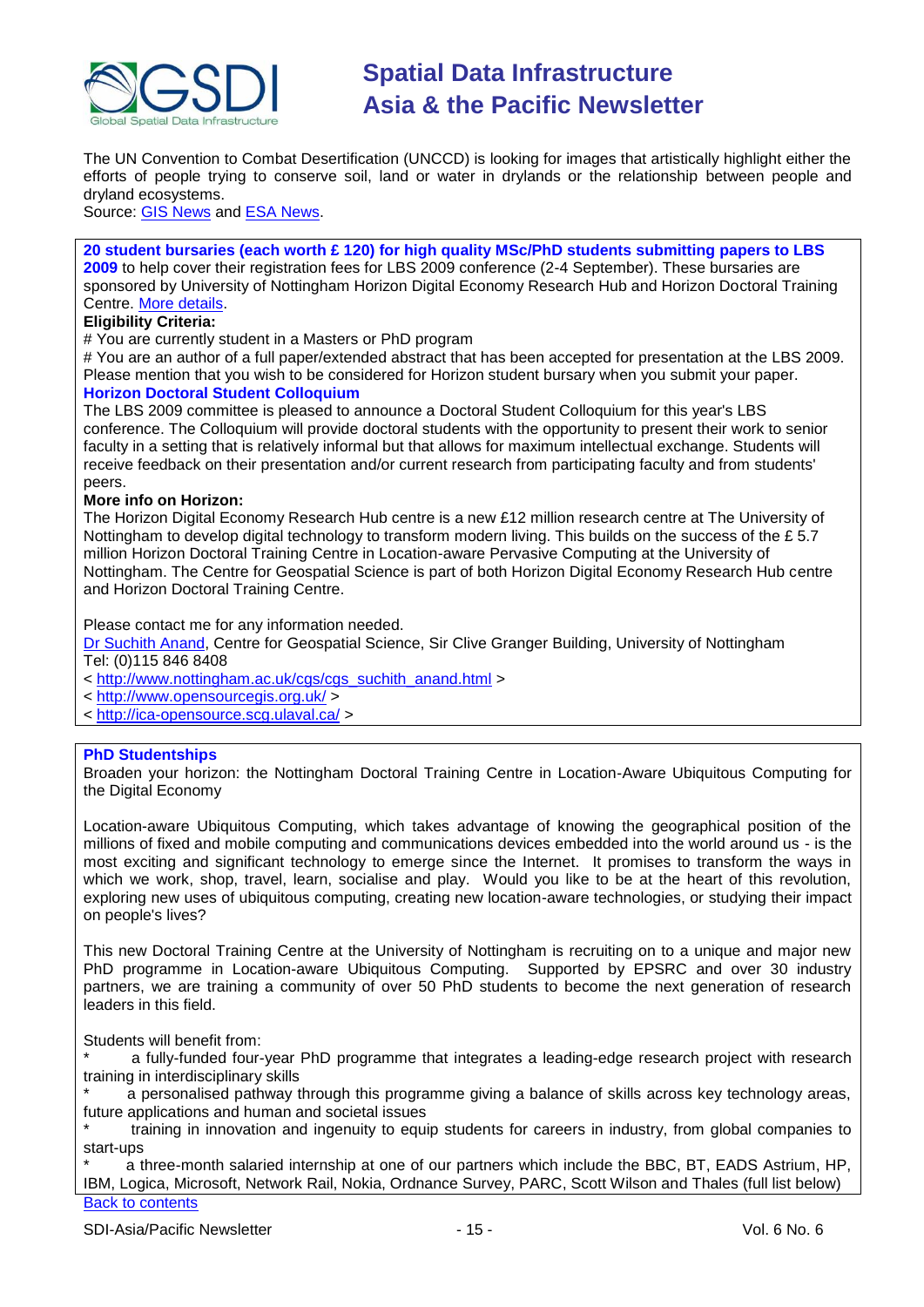

regular seminars and meetings with industry representatives to develop contacts with future employers

an enhanced stipend of £15,000 per annum as well as a personal laptop

supervision from international leaders in the field of Location-aware Ubiquitous Computing and associated disciplines

use of multi-million pound state-of-the-art facilities including positioning and sensing test-beds and transport simulators

- \* career guidance support tailored to individual needs
- office and laboratory space on Nottingham's award-winning Jubilee Campus

Students from a wide variety of backgrounds including computer science, the geospatial sciences, engineering, psychology, sociology, business, social science and the arts are all invited to apply, but you must have an excellent first degree and be able to demonstrate an enthusiasm for interdisciplinary research. The full EPSRC funding is restricted to UK/home students but there is also one international studentship available.

Our current industry partners are: Active Ingredient, Aerial, BBC, Blast Theory, BT, EADS Astrium, EUROCONTROL, Fhios, Guidance Monitoring, HP, HW Communications, IBM, innovITS, Leica Geosystems, Location and Timing KTN, Logica, Microsoft, Network Rail, Nokia, Nottingham Scientific, Ordnance Survey, PARC, Scott Wilson, SERCO, Thales, Trinity House, TRL Technology.

Informal enquiries may be addressed to [Professor Mike Jackson](mailto:Mike.Jackson@nottingham.ac.uk) or [Dr H Glover,](mailto:Hazel@cs.nott.ac.uk) tel: 0115 846 6780

For an application form, please email [Samantha Stapleford,](mailto:ssx@cs.nott.ac.uk) Nottingham, Jubilee Campus, Wollaton Road, Nottingham, NG8 1BB. Please quote ref.

### The **closing date for this round of applications is Monday 15 June 2009.**

[Dr Suchith Anand,](mailto:Suchith.Anand@nottingham.ac.uk) Centre for Geospatial Science

Sir Clive Granger Building, University of Nottingham, Tel: (0)115 846 8408

< [http://www.nottingham.ac.uk/cgs/cgs\\_suchith\\_anand.html](http://www.nottingham.ac.uk/cgs/cgs_suchith_anand.html) >

<<http://www.opensourcegis.org.uk/> >

<<http://ica-opensource.scg.ulaval.ca/> >

#### **Scientific Capacity Building/Enhancement for Sustainable Development in Developing Countries** [Special call for proposals for](http://www.apn-gcr.org/en/callforproposals/SpecialCall.html) a focused activity from **Asia-Pacific Network for Global Change Research (APN)**

A limited amount of financial support\* is available for focussed activities that are undertaken at local, national or regional levels in Scientific Capacity Building for Climate Impact and Vulnerability Assessments.

1. The proposed activity must focus on scientific capacity building of developing nation(s) to conduct climate impact and vulnerability assessments.

2. The proposed activity must have high potential to provide positive outcomes for developing countries that could also be used by the international community.

3. The proponent's institution must be based in a developing member or approved country of the APN

4. The proponent and/or collaborators must possess the skills necessary to impart scientific capacity building in the focus area of climate impact and vulnerability assessments.

5. The proponent must inform his/her APN country nFP and SPG member (where one exists), in advance, of the intention to submit a proposal. Click here <<http://www.apn-gcr.org/en/aboutapn/whoswho.html> > to view the contact details of APN members.

6. The proposed activity must outline policy-relevant questions to be addressed and answered, organisational arrangements of the proposed activity and a publication and dissemination plan. In this respect, strong links with government units and/or agencies are expected.

7. The Expression of Interest must follow the template and be submitted to the [APN Secretariat](mailto:lstevenson@apn-gcr.org) by Friday 5th June 2009.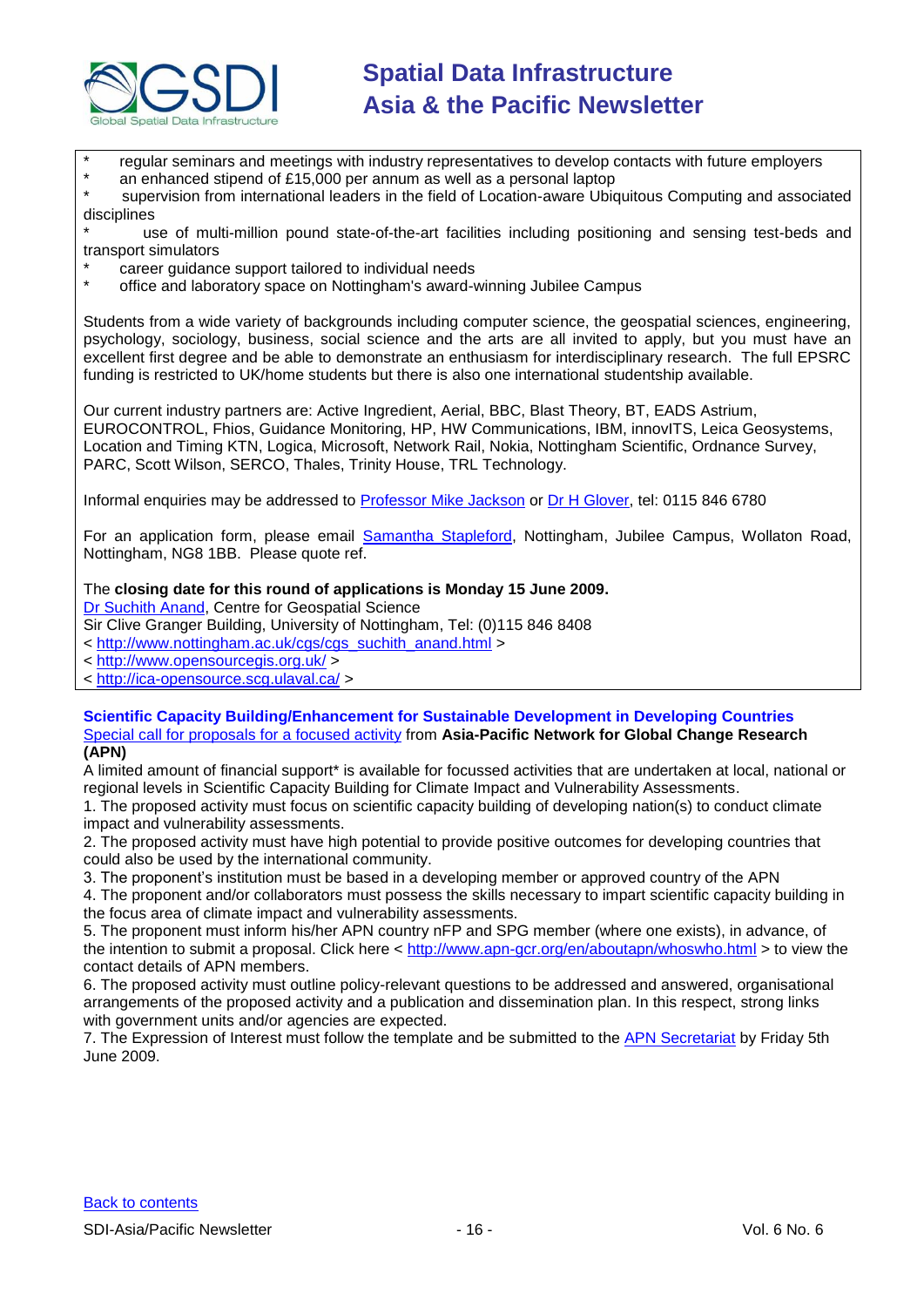

### **Employment Opportunities**

#### <span id="page-16-0"></span>**Spatial Jobs Online (Australia) Because of tight application closing dates the editors provide these websites for employment seekers to access directly:** <<http://www.spatialjobs.com.au/> > and

< [http://www.GISjobs.com.au](http://www.gisjobs.com.au/) >

#### **GIS Professionals – Vietnam**

Geomatic Consulting International is an internationally managed survey and mapping company resident in Vietnam.

The company currently is seeking a number of GIS professionals for project work in Vietnam. Projects require both Vietnamese nationals as well as international Team Leaders and Specialists with the following capabilities and experience:

- o Training and education in the field of applying Geo-information techniques to earth sciences,
- o Qualifications in flood hydrology and river hydraulics, GIS/RS, hazard mapping,
- o GIS design and operation experience,
- o Ability to speak fluent English and prepare written reports in English,
- o Training experience.

Projects start in July and August, 2009 with specialist input periods ranging from 4 to 12 months. GCI invites interested experts to submit their CVs (in English) by [email to David Mitchell.](mailto:davem@gci-int.com)

Geomatic Consulting International, Ho Chi Minh City, Vietnam

#### **Director of Land Survey and Management, RCMRD, Nairobi, Kenya**

#### [Download Position Description](http://www.rcmrd.org/files/RCMRD-Vac%20Annou.doc)

Contract Duration: Three (3) years renewable three times.

Applicants for these positions must be nationals of the Centre's member States only.

Applications should be **submitted no later than 15 August**, 2009, addressed to:

Director General, RCMRD, P.O Box 632, 00618, Ruaraka, NAIROBI

Tel: +254 020 8560654/8561775/8560227/8560625; Fax: +254 020 8561673/8563767 [E-mail](mailto:rcmrd@rcmrd.org)

#### **[Rainforest Foundation UK is looking for a consultant to conduct the Final Evaluation for the project](http://www.rainforestfoundationuk.org/)  ["Cartographie Communautaire de Populations Forestières" in Democratic Republic of Congo \(DRC\).](http://www.rainforestfoundationuk.org/)** For further information, contact: [Giulia Pedone,](mailto:giuliap@rainforestuk.com) PhD; Programme Coordinator DRC, Rainforest Foundation UK

### **Drive Geospatial information into the future**

- Be at the cutting edge of geospatial information
- Fantastic opportunity to lead an all of government initiative
- Engage and influence at a senior level

This is a real opportunity to accelerate your career by taking a leadership role in driving forward New Zealand's Geospatial Strategy. Managing the NZ Geospatial Office, you will play a pivotal role in engaging at a senior level across the geospatial sector in determining, negotiating and delivering priorities.

Working at the cutting edge of geospatial information, you will advise and support the Geospatial Executives Group, Chair the Geospatial Steering Committee and oversee the multiple agency work programme for implementing the Geospatial Strategy. As part of LINZ's wider leadership team, you will provide a specialised geospatial focus to the development and implementation of LINZ's organisational strategy.

Critical to your success in this role will be your strong leadership skills and your proven ability to engage, influence and work across the government sector. You will be politically savvy, demonstrate strategic agility, have excellent interpersonal skills and the ability to inspire and motivate people towards a common vision.

To apply for this position please visit <  $\frac{http://www.h2r.co.nz}{http://www.h2r.co.nz}$  $\frac{http://www.h2r.co.nz}{http://www.h2r.co.nz}$  $\frac{http://www.h2r.co.nz}{http://www.h2r.co.nz}$  auting vacancy number no 12908. For further information please contact Bronwyn Long or Leah Carter at H2R Consulting on 04 4999 471.

All applications will be acknowledged by email. Applications close Monday 8 June 2009.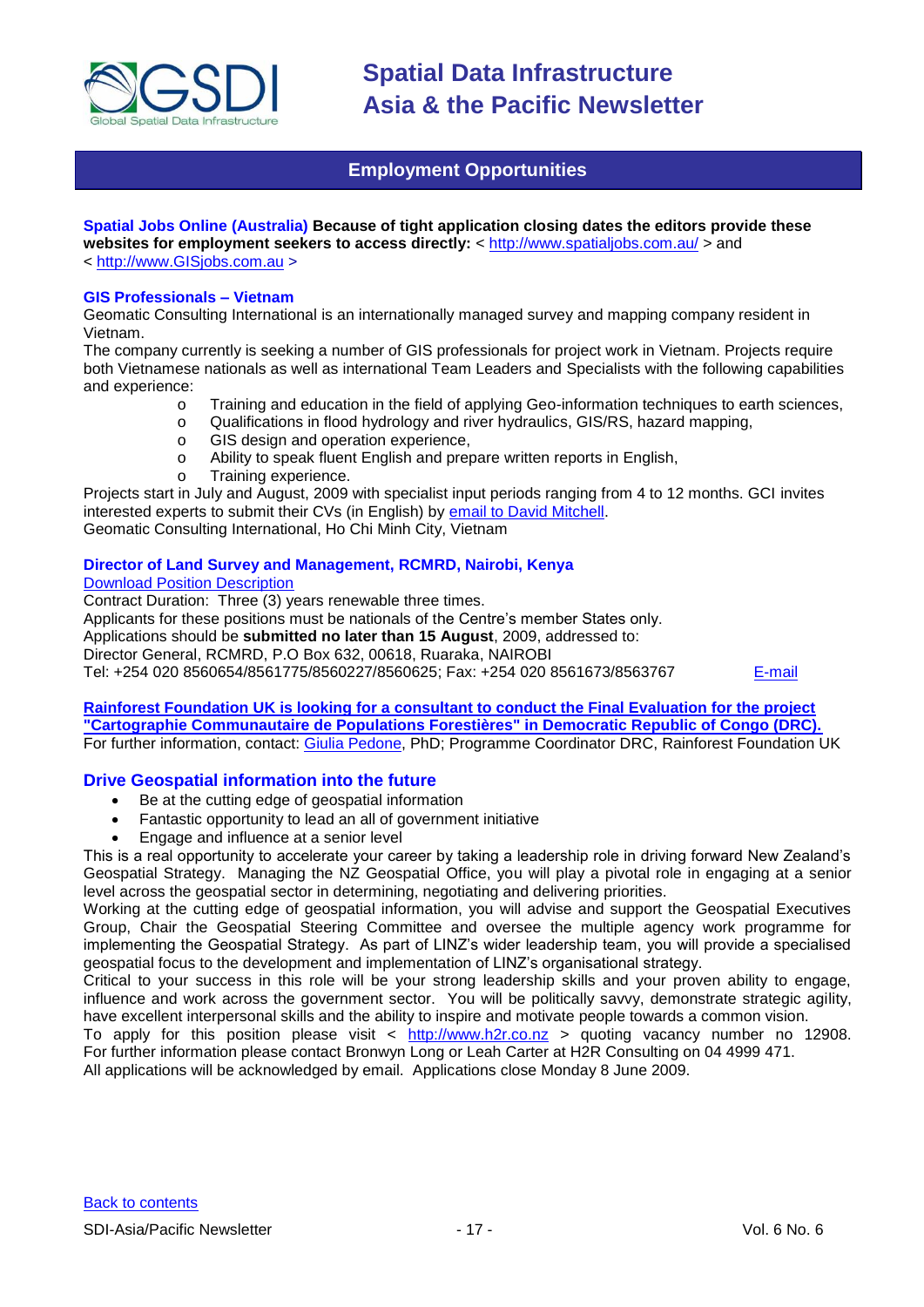

### **Conferences, Events**

<span id="page-17-0"></span>For upcoming events of global or major international interest, please visit the *upcoming conference list* on the GSDI website.

#### **The editors welcome news of conferences & events from the newsletter subscribers**

| <b>Date</b>                                                              | <b>Location</b>                          | <b>Event</b>                                                                                                                                                                                                                                                                                                                                                                                                                                                                                                                                                                                                                                             |
|--------------------------------------------------------------------------|------------------------------------------|----------------------------------------------------------------------------------------------------------------------------------------------------------------------------------------------------------------------------------------------------------------------------------------------------------------------------------------------------------------------------------------------------------------------------------------------------------------------------------------------------------------------------------------------------------------------------------------------------------------------------------------------------------|
| <b>June 2009</b>                                                         |                                          |                                                                                                                                                                                                                                                                                                                                                                                                                                                                                                                                                                                                                                                          |
| $01 - 04$ June                                                           | Vancouver, BC,<br>Canada                 | <b>GeoTec Event 2009</b><br>E-mail                                                                                                                                                                                                                                                                                                                                                                                                                                                                                                                                                                                                                       |
| 2-5 June                                                                 | Hannover,<br>Germany                     | Call for Papers for the 12th AGILE International Conference<br>Deadline of pre-conference workshop proposals: November 30,<br>2008; Deadline for full paper submissions: December 12, 2008;<br>Deadline for short paper and poster submissions: January 16, 2009                                                                                                                                                                                                                                                                                                                                                                                         |
| 15-16 June                                                               | Canberra,<br>Australia                   | spatial@gov Conference 2009<br>Abstract submission deadline: 16 March 2009<br>The 2009 spatial@gov Conference is a new event for the spatial<br>community and will focus on the importance of spatial information in<br>enhancing the business of all tiers of government. This conference<br>will focus on the benefits of using "place" or "location" as a powerful<br>enabler to support policy development, service delivery and internal<br>business processes. The program will cover government spatial<br>activities in the areas of national priority including Social Inclusion,<br>Climate Change and a range of other government activities. |
| 15-19 June                                                               | Rotterdam,<br>The Netherlands            | 11th International Conference on Global Spatial Data<br><b>Infrastructure (GSDI 11)</b><br>The first call for papers is published at                                                                                                                                                                                                                                                                                                                                                                                                                                                                                                                     |
| Theme: Spatial<br>Data<br>Infrastructure<br>Convergence -                | Information:<br>(English) and<br>(Dutch) | http://www.gsdi.org/gsdi11/papers.html If you want to secure your<br>participation in the GSDI 11 World Conference, it is now possible to<br>register here as well!                                                                                                                                                                                                                                                                                                                                                                                                                                                                                      |
| <b>Building SDI</b><br><b>Bridges to</b><br>address Global<br>Challenges |                                          | DEADLINES: 1 December, 2008 and 1 April, 2009<br>Contact information:<br>PCO agency GSDI 11 (BlomBerg Instituut/Geonovum)<br>Esther Stukker, tel. +31 (0)73 - 684 25 25                                                                                                                                                                                                                                                                                                                                                                                                                                                                                  |
| 17-19 June                                                               | Newport Pagnell,<br>UK                   | The British Cartographic Society's Annual Symposium,<br>Mapping At Work. This 3-day event is an opportunity for<br>mapmakers, users, librarians and enthusiasts to share information<br>about recent mapping projects, research and know-how.                                                                                                                                                                                                                                                                                                                                                                                                            |
| 22 June 2009                                                             | Nottingham, UK                           | CFP - FIRST OPEN SOURCE GIS UK CONFERENCE 2009<br>The Centre for Geospatial Science of University of Nottingham,<br>Open Source Geospatial Foundation (UK Chapter), ICA Working<br>Group on Open Source Geospatial Technologies, SOSoRNET and<br>Open Knowledge Foundation are organizing the First Open Source<br><b>GIS UK Conference</b>                                                                                                                                                                                                                                                                                                              |
| <b>June 22-23</b>                                                        | Santa Fe,<br>New Mexico,<br><b>USA</b>   | <b>UCGIS 2009 SUMMER ASSEMBLY</b>                                                                                                                                                                                                                                                                                                                                                                                                                                                                                                                                                                                                                        |
| 22-25 June 2009<br>"NEW"                                                 | Siem Reap,<br>Cambodia                   | <b>Delta Research And Global Observation Network (DRAGON)</b><br><b>Asia Summit 2009</b><br>Topics being considered for sessions and symposia:<br>* Data Integration: Integrating Scientific Information for the Mekong<br>Delta<br>* Integrating Data for Forecasting Models for the Mekong Delta<br>* Great Lakes of the World                                                                                                                                                                                                                                                                                                                         |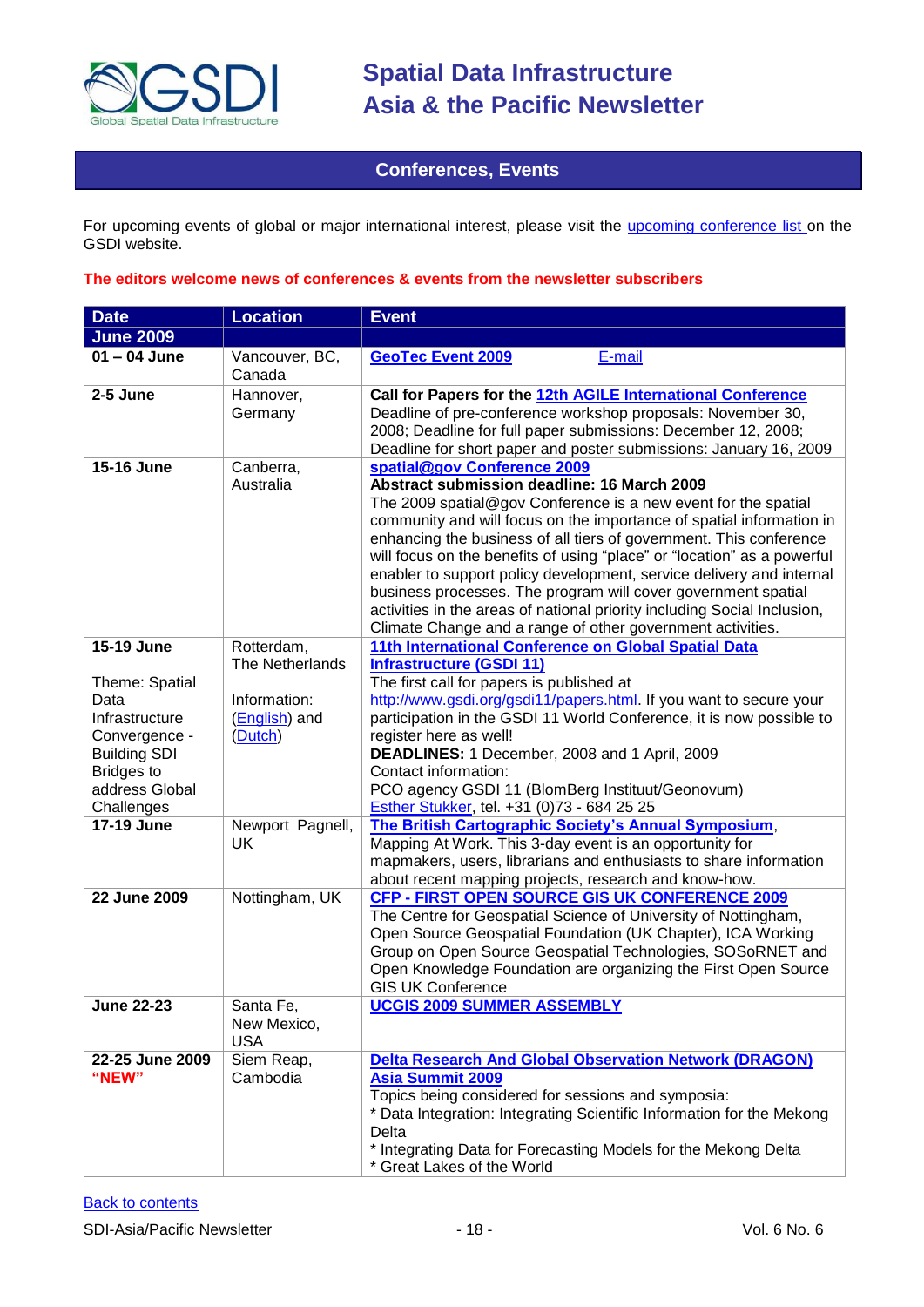

|                     |                     | * Delta Geomorphology and Hydrology                                                                   |
|---------------------|---------------------|-------------------------------------------------------------------------------------------------------|
|                     |                     | * Human Impacts: Demographics and Engineering                                                         |
|                     |                     | * Deltaic Systems: Landscape and Ecosystem Change                                                     |
|                     |                     | * Education: Creating Sustainability Through Local Communities<br>* Education: Closing the Gender Gap |
|                     |                     | * Global Climate Change                                                                               |
|                     |                     | * Wildlife and Aquatic Habitats                                                                       |
|                     |                     | * Poverty Alleviation and Sustainability                                                              |
|                     |                     | * Mangrove Ecosystems                                                                                 |
|                     |                     | * Interjurisdictional Resource Management                                                             |
|                     |                     | * Regional Wetland Research                                                                           |
|                     |                     | * RAMSAR and Science Needs                                                                            |
|                     |                     | Contact                                                                                               |
| June 29-30,         | Ulaanbaatar,        | The National University of Mongolia will be holding the 3rd                                           |
|                     | Mongolia            | International and National workshop "Applications of Geo-                                             |
| "NEW"               |                     | informatics for Mongolian Natural Resource and Environment"                                           |
|                     |                     | Participants are invited to electronically submit their abstracts and                                 |
|                     |                     | interest of attendance. The abstracts should be submitted as an                                       |
|                     |                     | email attachment to or alternatively to.                                                              |
|                     |                     | Abstracts must include title, authors (first name, surname),                                          |
|                     |                     | indicating the presenter by underlining their name, and providing                                     |
|                     |                     | lead author's contact details: affiliations, department, full address                                 |
|                     |                     | (street, city, state/province, and country), telephone, fax, and email.                               |
|                     |                     | Student paper session will be held during the workshop.                                               |
|                     |                     | <b>Important Dates:</b>                                                                               |
|                     |                     | Abstract Deadline: April 26, 2009                                                                     |
|                     |                     | Full paper Deadline: June 5, 2009<br>Registration Deadline: June 26, 2009                             |
|                     |                     | Conference Dates: June 29-30, 2009                                                                    |
| $29$ June $-1$ July | Beirut, Lebanon     | <b>Towards a Unique Map for the Arab World</b>                                                        |
|                     |                     | - First International Symposium of the Arab Union of Surveyors                                        |
| 29 June - 2 July    | Yongin, Korea       | Fourth International Workshop on "Geographical Analysis,                                              |
|                     |                     | <b>Urban Modeling, Spatial Statistics" (GEOG-AN-MOD 09)</b>                                           |
|                     |                     | in conjunction with                                                                                   |
|                     |                     | The 2009 International Conference on Computational                                                    |
|                     |                     | <b>Science and its Applications (ICCSA 2009)</b>                                                      |
|                     |                     | June 29th to July 2rd, 2009                                                                           |
|                     |                     | Kyung Hee University-Global Campus, Yongin (Korea)                                                    |
|                     |                     | *Important dates                                                                                      |
|                     |                     | *16 February 2009: Deadline for full paper submission                                                 |
|                     |                     | *24 March 2009: Notification of acceptance<br>*12 April 2009: Deadline for Camera Ready Papers        |
|                     |                     | *June 29 - July 2, 2009: ICCSA 2009 Conference.                                                       |
| June 29-July 10     | Florence (Firenze), | Vespucci summer institute 2009: 7th Annual Summer Institute                                           |
|                     | Italy               | on Geographic Information Science                                                                     |
|                     |                     |                                                                                                       |
| <b>July 2009</b>    |                     |                                                                                                       |
| 1-3 July 2009       |                     |                                                                                                       |
| 7-10 July           | Vienna, Austria     | 9 <sup>th</sup> Conference on Optical 3-D Measurement Techniques                                      |
|                     | Salzburg, Austria   | <b>GI Forum 09</b>                                                                                    |
|                     |                     |                                                                                                       |
| 7-11 July           | Cape Town,          | 2009 IEEE International Geoscience & Remote Sensing                                                   |
|                     | South Africa        | <b>Symposium (IGARSS)</b>                                                                             |
| 13-14 July          | Oxford, UK          | <b>GEOSENSOR NETWORKS 2009</b>                                                                        |
|                     |                     | Sponsored by: University of Oxford                                                                    |
|                     |                     | Papers to be published by Springer<br><b>IMPORTANT DATES:</b>                                         |
|                     |                     | Paper Submission: 3 April 2009                                                                        |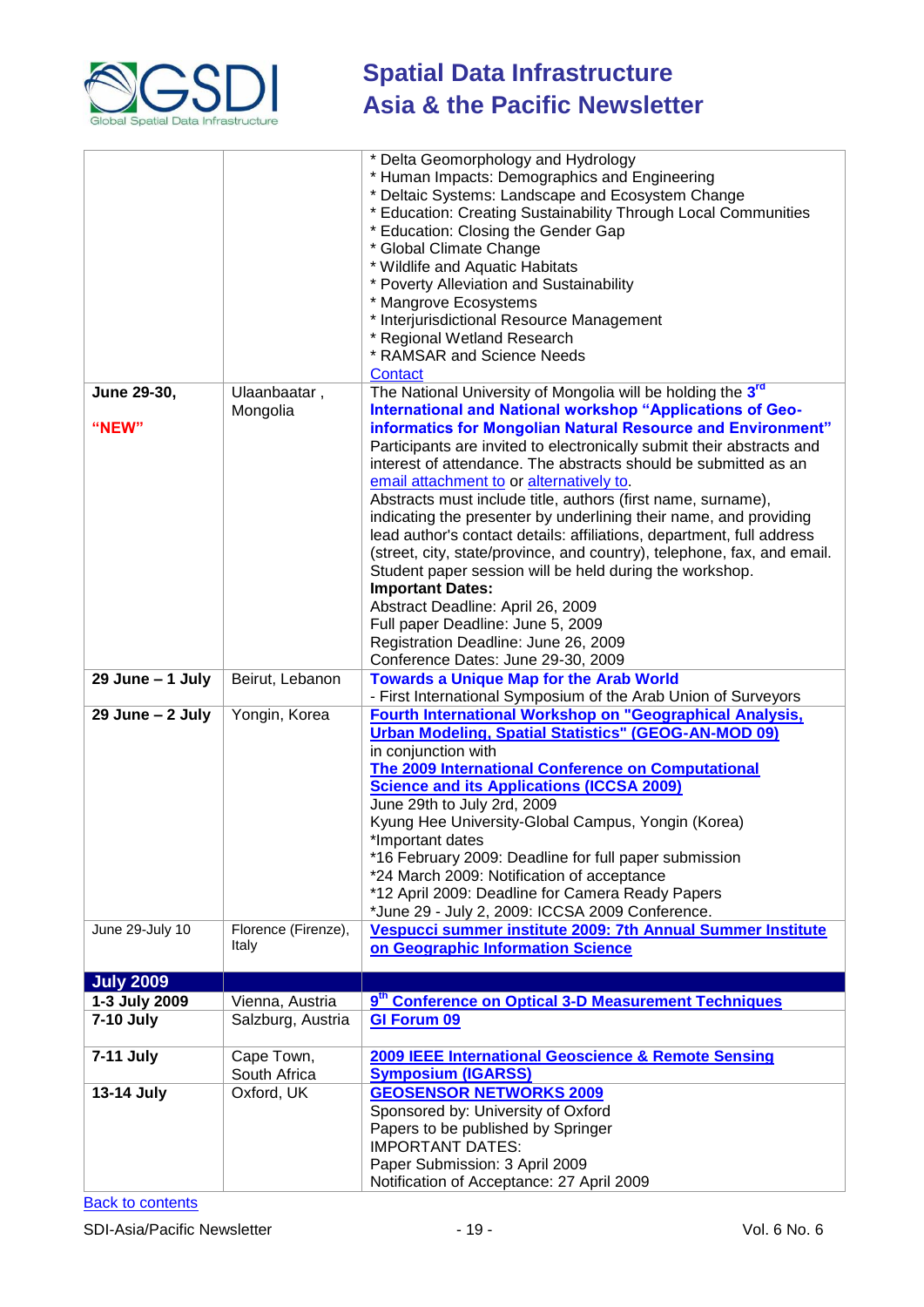

|                     |                                              | Camera Ready Papers Due: 5 May 2009<br>Conference: 13-14 July 2009                                                                                                                                                                                                                                                                                                                                                                                                             |
|---------------------|----------------------------------------------|--------------------------------------------------------------------------------------------------------------------------------------------------------------------------------------------------------------------------------------------------------------------------------------------------------------------------------------------------------------------------------------------------------------------------------------------------------------------------------|
| 13-17 July          | San Diego, CA,                               | 29 <sup>th</sup> ESRI International User Conference                                                                                                                                                                                                                                                                                                                                                                                                                            |
|                     | <b>USA</b>                                   | The deadline for abstract submissions has CLOSED                                                                                                                                                                                                                                                                                                                                                                                                                               |
| <b>13-17 July</b>   | Cairns, Australia                            | <b>18th IMACS WORLD CONGRESS</b><br><b>MODSIM09</b><br>International Congress on Modelling & Simulation<br>"Interfacing Modelling and Simulation with Mathematical and<br><b>Computational Sciences"</b>                                                                                                                                                                                                                                                                       |
|                     |                                              | Early Bird Registration closes Friday 13 March 2009<br>Submission and Acceptanbce of Abstracts has CLOSED<br>Final papers submitted Friday 13 March 2009                                                                                                                                                                                                                                                                                                                       |
| 21-24 July          | Presidente<br>Prudente,<br>São Paulo, Brazil | 6 <sup>th</sup> International Symposium on Mobile Mapping Technology -<br><b>MMT2009</b>                                                                                                                                                                                                                                                                                                                                                                                       |
| <b>24-6 July</b>    | Hyderabad, India                             | 3rd International Conference on HealthGIS 2009<br><b>Email</b><br>Call for papers<br>Early Registeration 19 th June 2009                                                                                                                                                                                                                                                                                                                                                       |
| 27 28 July<br>"NEW" | New Delhi, India                             | <b>Geo Intelligence India</b><br><b>Email</b>                                                                                                                                                                                                                                                                                                                                                                                                                                  |
| <b>July 27-31</b>   | Vancouver,<br>Canada                         | GeoWeb2009<br>GeoWeb 2009 organizers are currently seeking submissions for<br>presentations and workshops.<br>Details: All abstracts must be less than 200 words and be submitted<br>via the online form no later than February 27, 2009.<br>For all questions regarding the submission of abstracts and<br>agendas please contact Julie Eckhart. Complete information on the<br>call for papers process and conference may be obtained at<br>http://www.geowebconference.org. |
| <b>August 2009</b>  |                                              |                                                                                                                                                                                                                                                                                                                                                                                                                                                                                |
| 4 - 6 August        | Fairbanks,                                   | The GeoNorth 2009 conference is a unique opportunity to discuss                                                                                                                                                                                                                                                                                                                                                                                                                |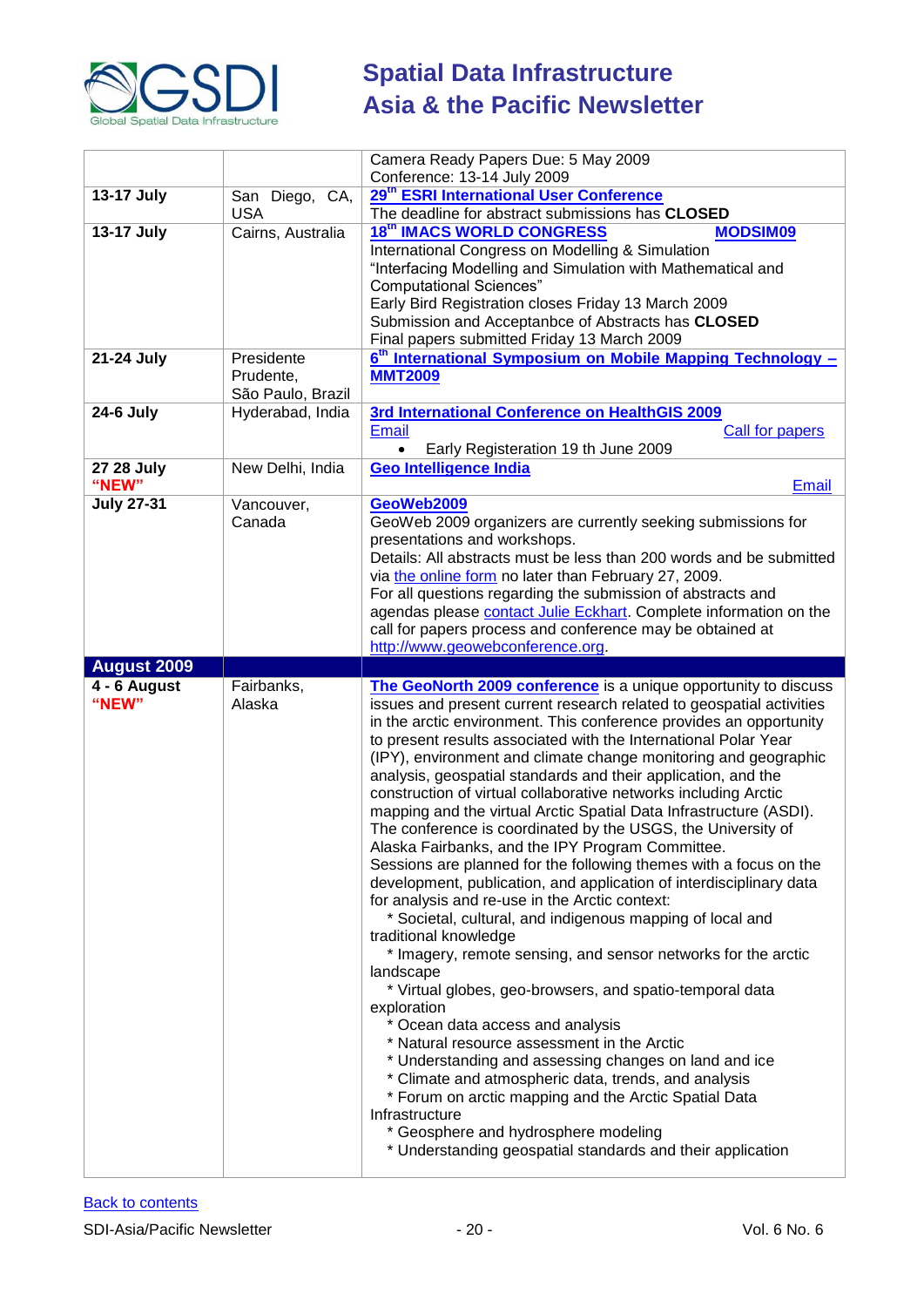

|                             |                               | The following website includes information on the conference, the                                                             |
|-----------------------------|-------------------------------|-------------------------------------------------------------------------------------------------------------------------------|
|                             |                               | Call for Papers, and registration details. We look forward to your                                                            |
|                             |                               | participation!                                                                                                                |
| 4 - 7 August                | Bali - Indonesia              | 10th South East Asian Survey Congress (SEASC '09) Hosted by                                                                   |
|                             |                               | Bakosurtanal (Indonesia's land information agency)<br>Contact                                                                 |
|                             |                               | Website: < http://www.seasc2009.org/ >                                                                                        |
| 3-14 August                 | Rio de Janeiro,               | <b>XXVII General Assembly of the International Astronomical</b>                                                               |
|                             | <b>Brazil</b>                 | <b>Union</b>                                                                                                                  |
| $7 - 8$ August              | Darwin, Australia             | 2009 IMTA Asia Pacific Conference<br><b>Call for Papers</b>                                                                   |
|                             |                               | The International Map Trade Association is hosting an Asia Pacific                                                            |
|                             |                               | conference and trade show. The theme is 'Connecting the Business                                                              |
|                             |                               | of Maps in Australia's Top End'. The organisers have issued a call                                                            |
|                             |                               | for presentations. Presentations may address any topic closely                                                                |
|                             |                               | related to the geospatial industry. The deadline for applications is                                                          |
|                             |                               | 24 April.                                                                                                                     |
|                             |                               | <b>International Map Trade Association</b><br>contact Damien Demai                                                            |
| <b>August 12-14,</b>        | Fairfax, Virginia,            | The 17th International Conference of Geoinformatics (Geoinformatics                                                           |
| 2009                        | USA                           | 2009)<br>George Mason University,                                                                                             |
| <b>August 13-14</b>         | Perth, Australia              | 2009 Australasian Mine Surveying Conference                                                                                   |
|                             |                               | The event will bring together mining industry surveyors and spatial                                                           |
|                             |                               | professionals from Australia, South East Asia and the South Pacific.                                                          |
|                             |                               | It is a joint venture between the Australian Institute of Mine                                                                |
|                             |                               | Surveyors and the Spatial Sciences Institute.<br>Email                                                                        |
| <b>August 16-19</b>         | Hong Kong                     | <b>10th Asian Urbanisation Conference</b>                                                                                     |
|                             |                               | Email                                                                                                                         |
| <b>August 18-20</b>         | Singapore                     | Map Asia 2009                                                                                                                 |
| "NEW"                       |                               | Email                                                                                                                         |
| 24-27 August                | Canberra,                     | <b>SEGS '09 (Spatially Enabled Government Summit)</b>                                                                         |
| "NEW"                       | Australia                     | Email                                                                                                                         |
| $24 - 9$<br><b>August</b>   | Dresden,                      | <b>Ist International Conference on 3-D Maps</b>                                                                               |
|                             |                               |                                                                                                                               |
| "NEW"                       |                               |                                                                                                                               |
| 27-8 August                 | Germany<br>Bishnek,           | http://kartographie.geo.tu-dresden.de/true3Dincartography09/<br><b>GISCA '09 Conference (3rd Central Asia GIS)</b>            |
|                             | Kyrgyzstan                    | Call for Papers announced for GISCA'09 Conference                                                                             |
|                             |                               | Contact                                                                                                                       |
|                             |                               | <b>Submission of contributions:</b>                                                                                           |
|                             |                               | May 1 - Submission of abstracts (min 500 words)                                                                               |
|                             |                               | June 1 - Notification of acceptance                                                                                           |
|                             |                               | July 1 - Camera-ready copy of full papers (see authoring instructions!)                                                       |
|                             |                               | Aug 1 – Registration for poster exhibit<br><b>Pre-conference events:</b>                                                      |
|                             |                               | Aug 14-16 Joint ICA-UNIGIS summer school in Kashgar                                                                           |
|                             |                               | Aug 17-23 ICA-led field trip Kashgar-Lhasa return                                                                             |
|                             |                               | Aug 24-26 pre-conference summer school and various workshops in                                                               |
|                             |                               | <b>Bishkek</b>                                                                                                                |
| 28-9 August                 | Bangalore, India              | The iGeoMap 2009 conference on urban infrastructure and                                                                       |
|                             |                               | geoinformatics. The Indian Institute of Science and GIS                                                                       |
|                             |                               | Consultancy Sky Group are calling for paper submissions. The                                                                  |
|                             |                               | conference will address urban infrastructure issues and GIS                                                                   |
|                             |                               | practices.                                                                                                                    |
| <b>September</b>            |                               |                                                                                                                               |
| 2009                        |                               |                                                                                                                               |
| $2 - 4$                     | Nottingham, UK                | 6th International Symposium on LBS & TeleCartography                                                                          |
| <b>September</b>            |                               | Contact or Mrs Stella Fuller, Centre for Geospatial Science,                                                                  |
| "NEW"                       | <b>LBS 2009</b>               | Sir Clive Granger Building, University of Nottingham, Nottingham.                                                             |
|                             |                               | NG7 2RD<br>Tel: 0115 95 15445                                                                                                 |
| $2 - 5$<br><b>September</b> | Baška, Krk<br>Island, Croatia | The Royal Institute of Navigation, London, UK, and the Institute of<br>Engineering Surveying and Space Geodesy, University of |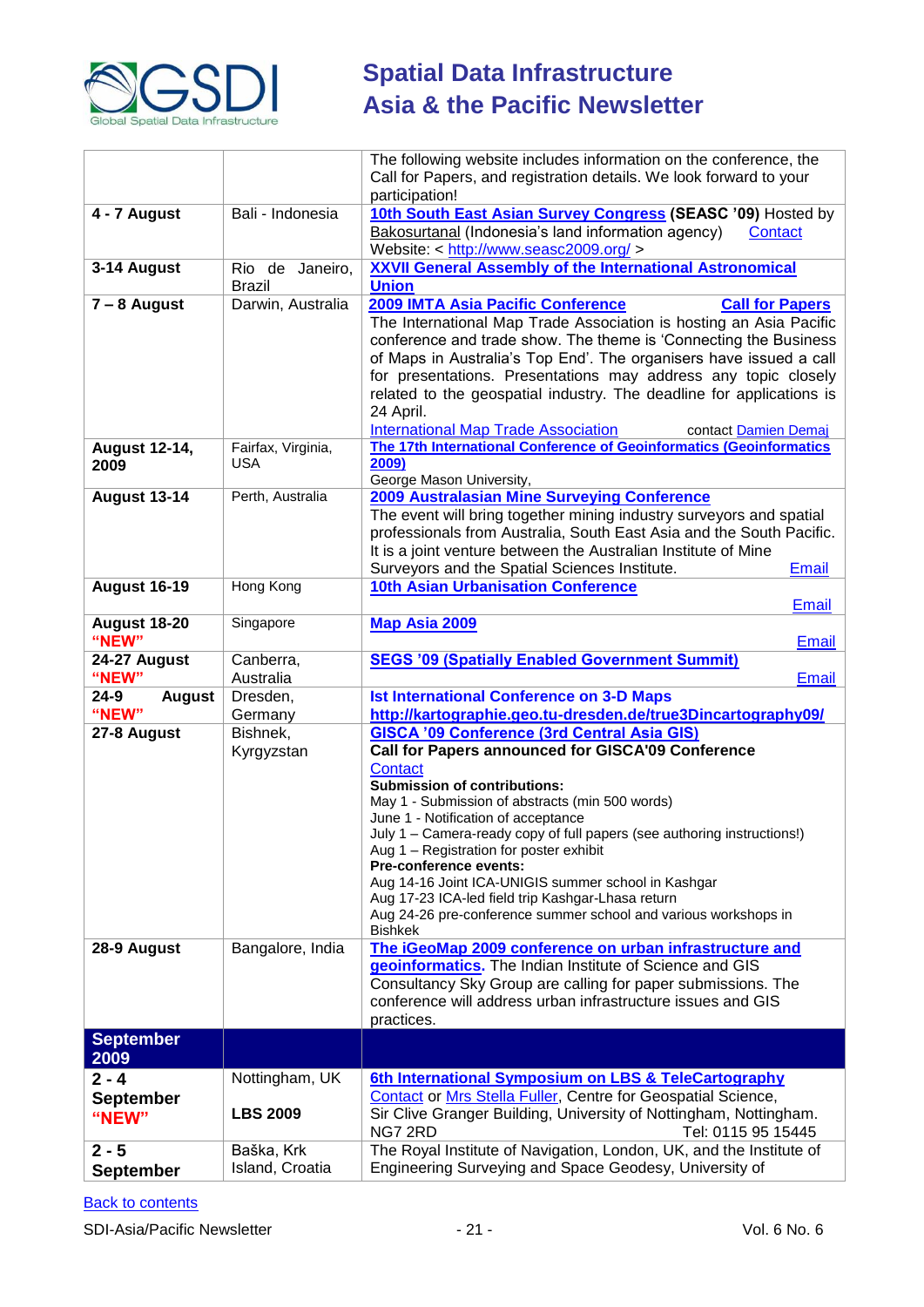

| "NEW"<br>8 September<br>"NEW" | Jena, Germany              | Nottingham, UK have a pleasure in inviting you to participate to the<br>2nd GNSS Vulnerabilities and Solutions Conference to be held<br>on 2 - 5 September 2009 in Baška, Krk Island, Croatia.<br>Extended abstracts should be submitted to Dr Renato Filjar, FRIN<br>by e-mail no later than 1 May, 2009. Final decision regarding the<br>paper acceptance will be reached by 1 June, 2009, when the<br>authors of accepted articles will be notified of abstract acceptance<br>and kindly invited to submit their papers (up to 10 pages<br>recommended, in the Journal of Navigation-style format) by 15 July,<br>2009.<br>The workshop "Performance Evaluation of Pattern Recognition<br>in Remote Sensing" of the ISPRS Intercommission Working<br>Group III/VII "Pattern Recognition in Remote Sensing" will be held<br>in Jena, Germany, on 08th September 2009 in conjunction with the<br>DAGM Symposium 2009.<br>Date for Submission of Papers - 1 June, 2009<br>Author notification - 20 July<br>Camera ready manuscript - 3 August<br>Workshop - 8 September |
|-------------------------------|----------------------------|-------------------------------------------------------------------------------------------------------------------------------------------------------------------------------------------------------------------------------------------------------------------------------------------------------------------------------------------------------------------------------------------------------------------------------------------------------------------------------------------------------------------------------------------------------------------------------------------------------------------------------------------------------------------------------------------------------------------------------------------------------------------------------------------------------------------------------------------------------------------------------------------------------------------------------------------------------------------------------------------------------------------------------------------------------------------------|
|                               |                            |                                                                                                                                                                                                                                                                                                                                                                                                                                                                                                                                                                                                                                                                                                                                                                                                                                                                                                                                                                                                                                                                         |
| 8-10 September<br>"NEW"       | Tsukuba, Japan             | International Workshop on the Revision of Specifications for<br><b>Global Map Version 2</b><br>The details will be informed on the <b>ISCGM Website</b> as soon as<br>determined.                                                                                                                                                                                                                                                                                                                                                                                                                                                                                                                                                                                                                                                                                                                                                                                                                                                                                       |
| $9 - 12$                      | Beijing, China             | 6th International Symposium on Digital Earth<br>E-mail                                                                                                                                                                                                                                                                                                                                                                                                                                                                                                                                                                                                                                                                                                                                                                                                                                                                                                                                                                                                                  |
|                               |                            | The deadline for abstract submissions for the 6th International                                                                                                                                                                                                                                                                                                                                                                                                                                                                                                                                                                                                                                                                                                                                                                                                                                                                                                                                                                                                         |
| <b>September</b>              |                            | Symposium on Digital Earth (9-12 September, Beijing) has been<br>extended to 30 April<br>Secretariat, The 6 <sup>th</sup> International Symposium on Digital Earth<br>14F, Kedian Tower, No.9 Beiyitiao Road, Zhongguancun, Beijing,<br>100190, China<br>Tel: 86-10-58887298, Fax:86-10-58887406<br><b>Email for ISDE</b><br><b>ISDE WEBsite</b>                                                                                                                                                                                                                                                                                                                                                                                                                                                                                                                                                                                                                                                                                                                        |
| $14 - 16$                     | Beijing                    | <b>Emergency Management Conference</b>                                                                                                                                                                                                                                                                                                                                                                                                                                                                                                                                                                                                                                                                                                                                                                                                                                                                                                                                                                                                                                  |
| <b>September</b>              |                            | The international conference on Geospatial Solutions for<br><b>Emergency Management (GSEM 2009) is being held in</b><br>conjunction with the 50th anniversary of the Chinese Academy of<br>Surveying and Mapping. The organisers are calling for papers on<br>themes including data and image fusion, disaster management and<br>new sensors. The deadline for abstracts is 31 March.                                                                                                                                                                                                                                                                                                                                                                                                                                                                                                                                                                                                                                                                                   |
| $16 - 18$                     | Johannesburg,              | <b>Map Africa</b>                                                                                                                                                                                                                                                                                                                                                                                                                                                                                                                                                                                                                                                                                                                                                                                                                                                                                                                                                                                                                                                       |
| <b>September</b><br>"NEW"     | South Africa               | <b>Email</b>                                                                                                                                                                                                                                                                                                                                                                                                                                                                                                                                                                                                                                                                                                                                                                                                                                                                                                                                                                                                                                                            |
| $21 - 25$<br><b>September</b> | Venice, Italy              | <b>OceanObs '09</b>                                                                                                                                                                                                                                                                                                                                                                                                                                                                                                                                                                                                                                                                                                                                                                                                                                                                                                                                                                                                                                                     |
|                               |                            |                                                                                                                                                                                                                                                                                                                                                                                                                                                                                                                                                                                                                                                                                                                                                                                                                                                                                                                                                                                                                                                                         |
| October 2009                  |                            |                                                                                                                                                                                                                                                                                                                                                                                                                                                                                                                                                                                                                                                                                                                                                                                                                                                                                                                                                                                                                                                                         |
| 4-8 October,                  | Cleveland, Ohio,           | <b>NSGIC(National States Geographic Information Council) 2009</b>                                                                                                                                                                                                                                                                                                                                                                                                                                                                                                                                                                                                                                                                                                                                                                                                                                                                                                                                                                                                       |
| "NEW"<br>5-7 October          | <b>USA</b><br>Westminster, | <b>Annual Conference</b><br>More information will be forthcoming but we ask you to "save the                                                                                                                                                                                                                                                                                                                                                                                                                                                                                                                                                                                                                                                                                                                                                                                                                                                                                                                                                                            |
|                               | Colorado                   | date" for the Location Intelligence Conference 2009. We'll be at<br>the Westin Westminster Hotel in Westminster, Colorado, just                                                                                                                                                                                                                                                                                                                                                                                                                                                                                                                                                                                                                                                                                                                                                                                                                                                                                                                                         |
|                               |                            | outside of Denver toward Boulder from Oct. 5-7                                                                                                                                                                                                                                                                                                                                                                                                                                                                                                                                                                                                                                                                                                                                                                                                                                                                                                                                                                                                                          |
| 7 - 9 October                 | Taipei, Taiwan             | GIS in the Humanities and Social Sciences 2009 International                                                                                                                                                                                                                                                                                                                                                                                                                                                                                                                                                                                                                                                                                                                                                                                                                                                                                                                                                                                                            |
| 2009                          |                            | <b>Conference.</b> This significant international Geographical Information                                                                                                                                                                                                                                                                                                                                                                                                                                                                                                                                                                                                                                                                                                                                                                                                                                                                                                                                                                                              |
|                               |                            | Science event aims to bring together an eclectic mix of humanists                                                                                                                                                                                                                                                                                                                                                                                                                                                                                                                                                                                                                                                                                                                                                                                                                                                                                                                                                                                                       |
| "NEW"                         |                            | and social scientists who have used GIS in their work. With a view<br>to the development of GIS as an effective tool and approach for                                                                                                                                                                                                                                                                                                                                                                                                                                                                                                                                                                                                                                                                                                                                                                                                                                                                                                                                   |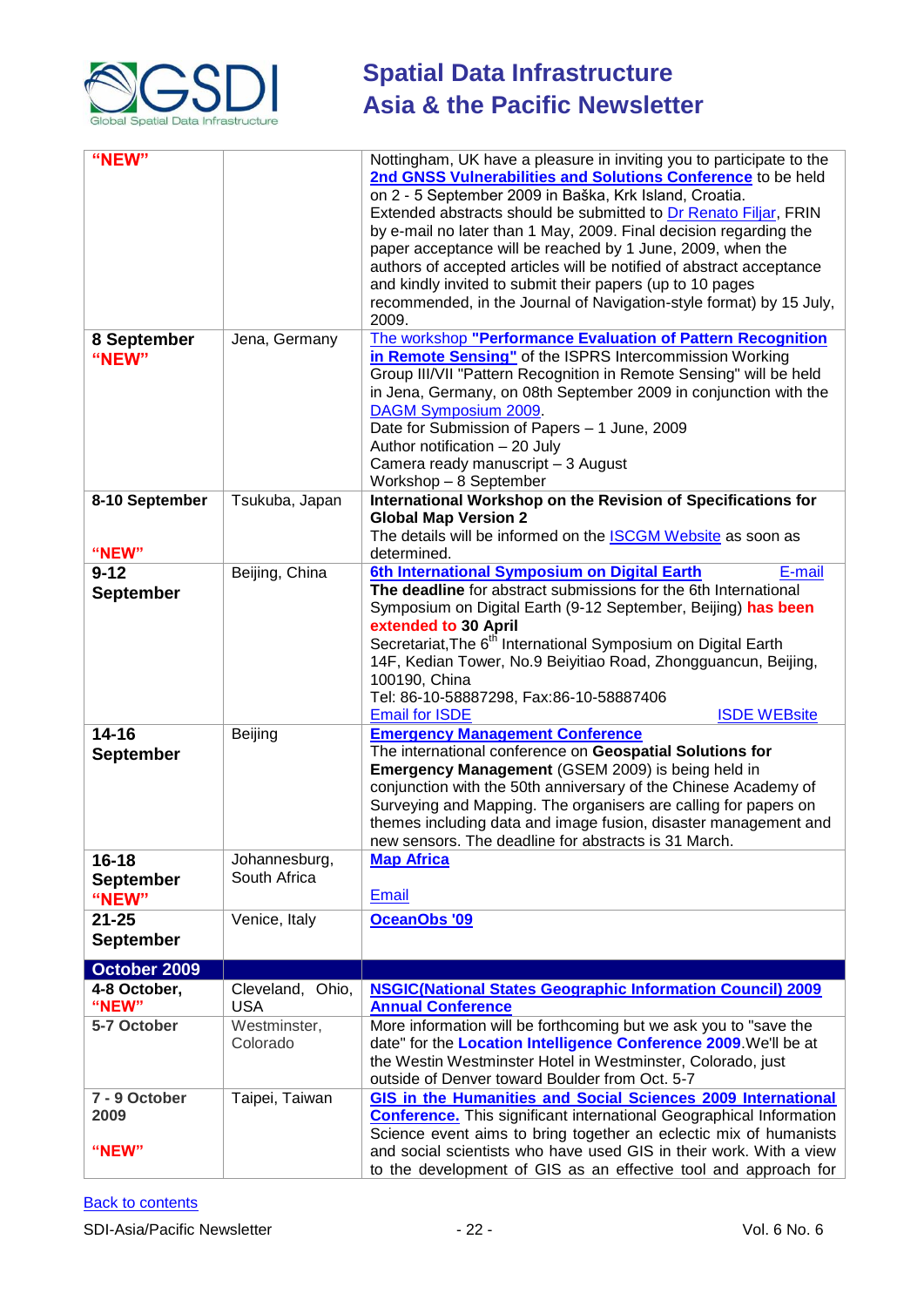

|                         |                                | disciplines in the humanities and social sciences, scholars<br>considering using GIS and doctoral students are welcomed as well.<br><b>Alternative URL</b><br>Abstract deadline: June 15, 2009.                                                                                                                                                                                                                                                                                                                                                                                                                                                                                                                                                                                                                                                                                                                                                                                                                                                                                                                                                                                                                                                                      |
|-------------------------|--------------------------------|----------------------------------------------------------------------------------------------------------------------------------------------------------------------------------------------------------------------------------------------------------------------------------------------------------------------------------------------------------------------------------------------------------------------------------------------------------------------------------------------------------------------------------------------------------------------------------------------------------------------------------------------------------------------------------------------------------------------------------------------------------------------------------------------------------------------------------------------------------------------------------------------------------------------------------------------------------------------------------------------------------------------------------------------------------------------------------------------------------------------------------------------------------------------------------------------------------------------------------------------------------------------|
| 12-16 October           | Kuala Lumpur,<br>Malaysia      | FIG Commission 7 Annual Meeting and one-day International<br><b>Symposium</b>                                                                                                                                                                                                                                                                                                                                                                                                                                                                                                                                                                                                                                                                                                                                                                                                                                                                                                                                                                                                                                                                                                                                                                                        |
| <b>15 October 2009</b>  | Taichung,<br>Taiwan            | 2009 Urban Geographical Information System Forum                                                                                                                                                                                                                                                                                                                                                                                                                                                                                                                                                                                                                                                                                                                                                                                                                                                                                                                                                                                                                                                                                                                                                                                                                     |
| "NEW"                   |                                | Contact                                                                                                                                                                                                                                                                                                                                                                                                                                                                                                                                                                                                                                                                                                                                                                                                                                                                                                                                                                                                                                                                                                                                                                                                                                                              |
| 19-22 October           | Hanoi, Vietnam                 | <b>7th FIG Regional Conference</b><br>awaiting Timeline for registration and submission of abstracts,                                                                                                                                                                                                                                                                                                                                                                                                                                                                                                                                                                                                                                                                                                                                                                                                                                                                                                                                                                                                                                                                                                                                                                |
| "UPDATED"               |                                | papers, and presentations Conference Website<br>Electronic submission of papers by 10 June 2009                                                                                                                                                                                                                                                                                                                                                                                                                                                                                                                                                                                                                                                                                                                                                                                                                                                                                                                                                                                                                                                                                                                                                                      |
| 20-23 October           | Sydney, Australia              | <b>FOSS4G 2009 Call for Abstracts</b><br><b>Email</b><br>The Organising Committee would like to welcome all interested                                                                                                                                                                                                                                                                                                                                                                                                                                                                                                                                                                                                                                                                                                                                                                                                                                                                                                                                                                                                                                                                                                                                               |
| "UPDATED"               |                                | participants to submit abstracts for presentations for the Free and<br>Open Source Software for Geospatial conference (FOSS4G), being<br>held in Sydney, Australia October 20-23. FOSS4G offers<br>participants an opportunity to learn from and share your knowledge,<br>experience and ideas with a group of like minded individuals<br>representing a wide array of industries, governments, technologies<br>and nationalities.<br>Presentations are open to all those interested and will comprise a<br>30 minute slot which includes hand-over, introductions and 5<br>minutes for questions. Presentations will be selected which have a<br>strong "Open Geospatial" theme to them. The committee is looking<br>for a mixture of technical and non-technical presentations.<br>Email <sub>2</sub><br>The Academic community and FOSS4G organising committee<br>are pleased to add an academic track to the FOSS4G<br>conference, and remind interested presenters that there are<br>only two weeks left for FOSS4G abstract submissions!<br>Abstract submission closes 8 June 2009. (Note the deadline<br>has been extended a week.)<br>< http://2009.foss4g.org/presentations/ ><br><http: foss4g_2009_press_release_14="" wiki="" wiki.osgeo.org=""></http:> |
| 25 October<br>"NEW"     | Bangkok,<br>Thailand           | 16th Meeting of ISCGM (International Steering Committee for<br><b>Global Mapping)</b>                                                                                                                                                                                                                                                                                                                                                                                                                                                                                                                                                                                                                                                                                                                                                                                                                                                                                                                                                                                                                                                                                                                                                                                |
| 26-30 October           | Bangkok,                       | 18th UNRCC AP/15th PCGIAP Meeting                                                                                                                                                                                                                                                                                                                                                                                                                                                                                                                                                                                                                                                                                                                                                                                                                                                                                                                                                                                                                                                                                                                                                                                                                                    |
| "NEW"                   | Thailand                       |                                                                                                                                                                                                                                                                                                                                                                                                                                                                                                                                                                                                                                                                                                                                                                                                                                                                                                                                                                                                                                                                                                                                                                                                                                                                      |
| 26-29 October           | Kampala Uganda                 | <b>AFRICAGIS 2009; International Conference</b><br>Theme of the conference "GEO-SPATIAL INFORMATION<br>AND SUSTAINABLE DEVELOPMENT IN AFRICA; FACING<br><b>CHALLENGES OF GLOBAL CHANGE"</b>                                                                                                                                                                                                                                                                                                                                                                                                                                                                                                                                                                                                                                                                                                                                                                                                                                                                                                                                                                                                                                                                          |
| <b>November</b><br>2009 |                                |                                                                                                                                                                                                                                                                                                                                                                                                                                                                                                                                                                                                                                                                                                                                                                                                                                                                                                                                                                                                                                                                                                                                                                                                                                                                      |
| 10-12 November          | St Petersburg,<br>Florida, USA | <b>Fifth National GIS in Transit Conference</b><br>This biennial conference will focus on the growing role of GIS in<br>supporting planning, service delivery, and decision making in public<br>transit.<br>The Programme Committee will organise an educational<br>programme based upon the abstracts submitted through the Call for<br>Participation. All abstract submissions, received by February 27,<br>2009, will be reviewed and considered for this conference. The<br>Program Committee encourages abstract submissions in one or<br>more of these four general categories - Applications, Tools, Data,<br>and Management & Policy.<br>Website: http://www.urisa.org/gis_transit                                                                                                                                                                                                                                                                                                                                                                                                                                                                                                                                                                           |